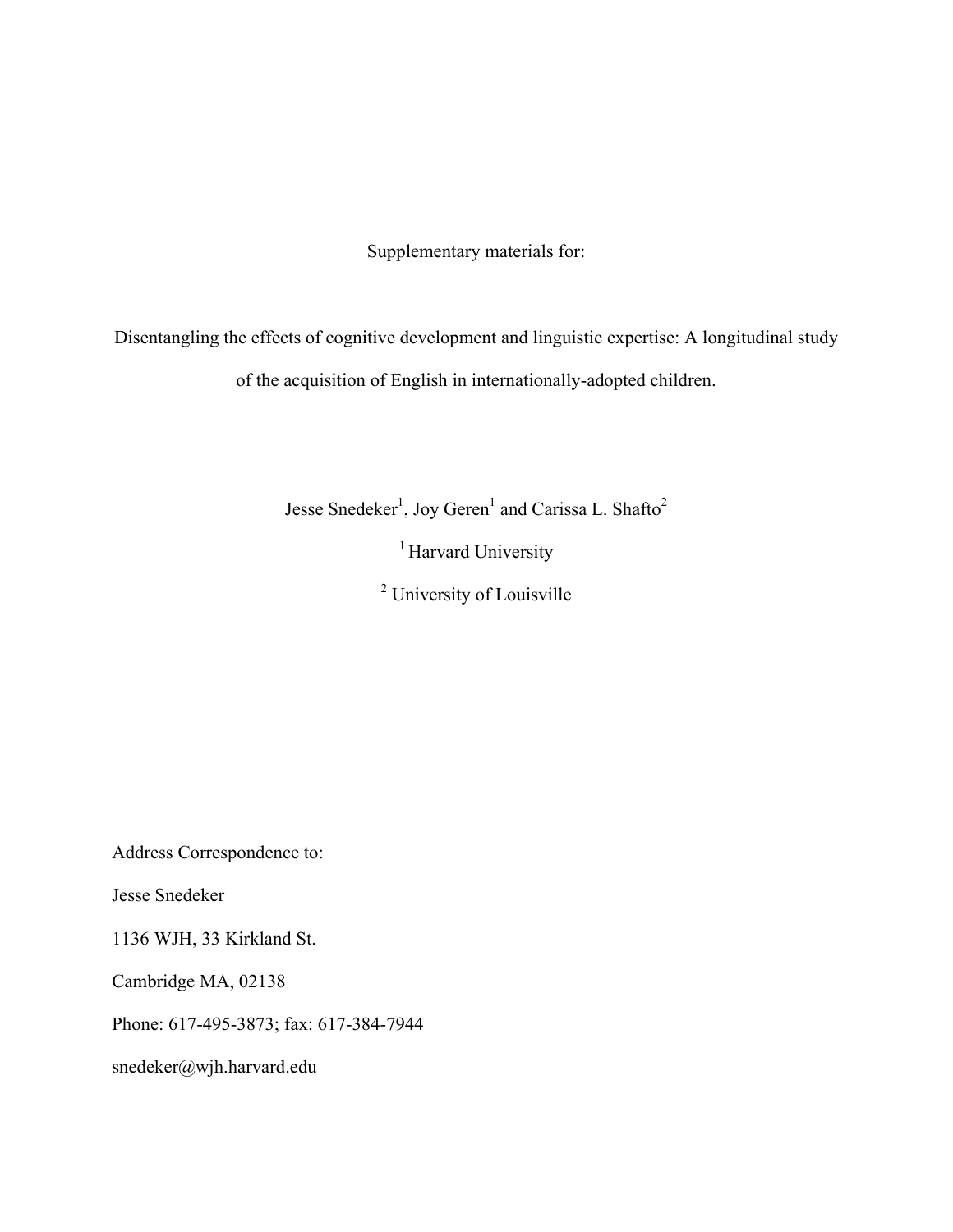This supplement contains additional data and analyses from the experiment reported in Snedeker, Geren & Shafto (under review). These analyses validate some of the central assumptions behind that research. The methods are fully described in that paper. Where it is necessary to retain coherence information from the original paper is repeated here. This supplement consists of four appendices.

Appendix A: Analyses of the children's linguistic input and their use of their birth language.

Appendix B: A comparison of the nonlinguistic abilities of adopted infants and adopted preschoolers

Appendix C: Analyses validating the CDI-2 as a measure of language development in internationally-adopted preschoolers.

Appendix D: The role of age and time in vocabulary growth of children adopted as infants and children adopted as preschoolers.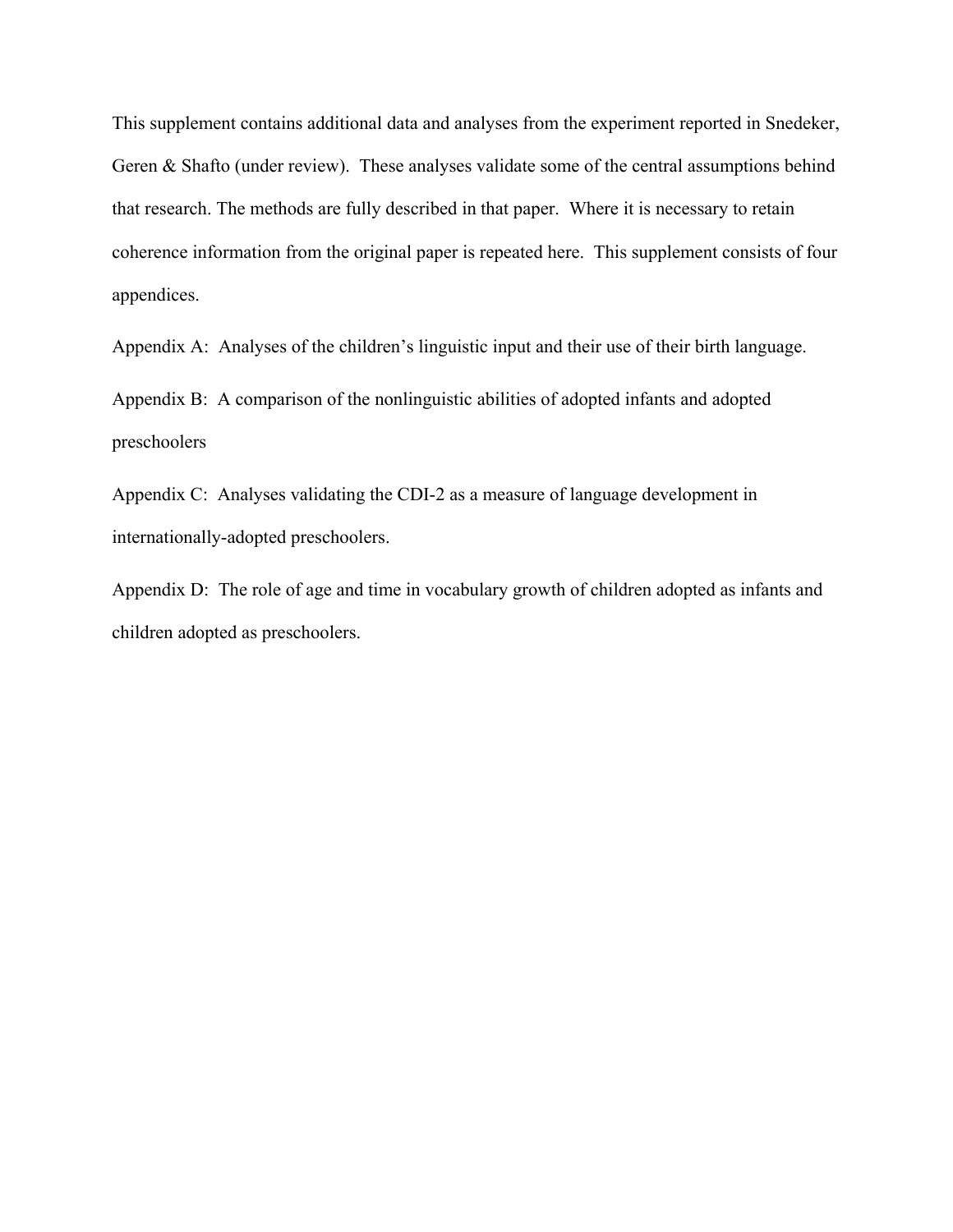#### Abstract

Early language development is characterized by predictable changes in the words children produce and the complexity of their utterances. In infants these changes could reflect increasing linguistic expertise or cognitive maturation and development. To disentangle these factors, we compared the acquisition of English in internationally-adopted preschoolers and internationallyadopted infants. Parental reports and speech samples were collected for one year. Both groups showed the qualitative shifts that characterize first-language acquisition. Initially, they produced single-word utterances consisting mostly of nouns and social words. The appearance of verbs, adjectives and multiword utterances was predicted by vocabulary size in both groups. Preschoolers did learn some words at an earlier stage than infants, specifically words referring to the past or future and adjectives describing behavior and internal states. These findings suggest that cognitive development plays little role in the shift from referential terms to predicates but may constrain children's ability to learn some abstract words.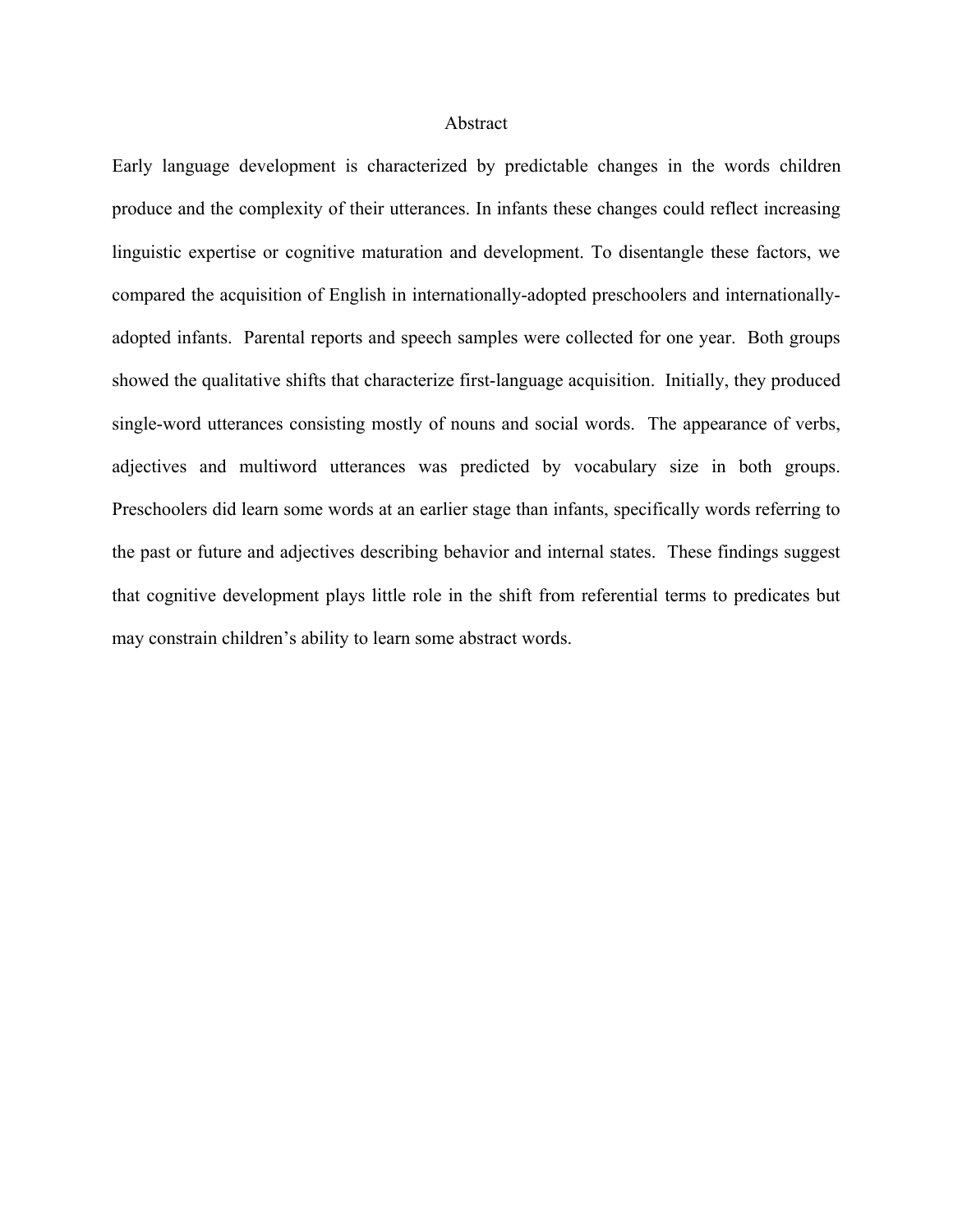### **Appendix A: Analyses of the children's linguistic input and their use of their birth language.**

A central premise of the present study is that internationally-adopted children typically stop speaking their birth language in the first few months after arrival and begin speaking English. The information that parents' provided in the background questionnaire supports this premise (see Table A1). The parents believed that at the time of adoption most of the preschoolers could produce 4-5 word sentences in their birth language (the highest level listed on the questionnaire). This information came from a variety of sources, often including people who had interacted with the child during the adoption process and were not directly affiliated with the orphanage. In contrast the parents of the infants typically believed that their child had not begun speaking at the time of adoption. Both groups of children were reported to have little or no continued exposure to their birth language. At the beginning of the study the parents of the preschoolers said that they used their birth language the majority of the time. However, by the end of the study, most parents reported that their children appeared to know fewer than 5 words in their birth language and rarely used it.

To verify the initial patterns of language use in the preschoolers and determine how quickly they changed, we analyzed the videotaped speech samples of the five oldest children (B, D, E, F & G). This included the two siblings (F & G) and another child (B) who had a younger sibling who was reported to speak with her in Russian at the beginning of the study. All speech samples from the child's first three months in the study were watched by a fluent speaker of the birth language who edited the English transcript to include all utterances produced by either the child or the parent that contained any words in the child's birth language. If, at the end of three months, ten percent or more of the child's utterances contained words in their birth language, the next two speech samples were analyzed (until the child met this criterion).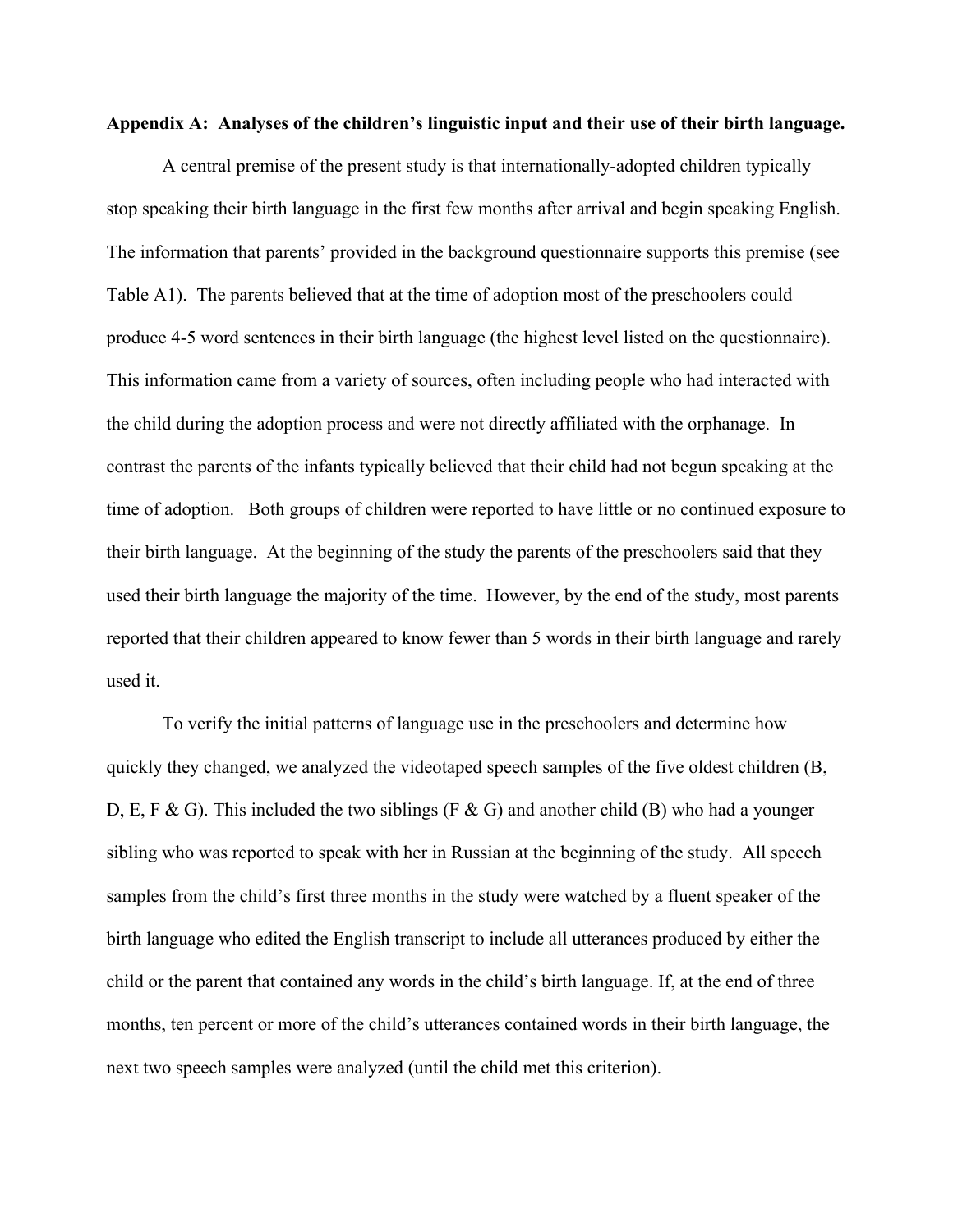| Participant            | Sex                       | Age at<br>arrival | <b>Birth Language</b><br>(country) | Developmental<br>concerns* | Knowledge of birth language<br>Continued exposure to birth language<br>(first / final session)<br>(first / final session) |                                                 | Frequency of use of birth<br>language (first / final session) |
|------------------------|---------------------------|-------------------|------------------------------------|----------------------------|---------------------------------------------------------------------------------------------------------------------------|-------------------------------------------------|---------------------------------------------------------------|
| Preschool Adoptees     |                           |                   |                                    |                            |                                                                                                                           |                                                 |                                                               |
| A                      | M                         | 2:5               | Russian                            | 1, 2                       | $\leq$ 5 words / none                                                                                                     | never / never                                   | $50\% / < 25\%$                                               |
| B                      | F                         | 5:0               | Russian                            | none                       | 4-5 word sentences / 5-15<br>words                                                                                        | daily sibling** / never                         | $> 75\%$ / never                                              |
| $\mathcal{C}$          | F                         | 3:1               | Russian (Belarus)                  | none                       | 4-5 word sentences $/ < 5$ words                                                                                          | sitter 1 day a week /2 days a month<br>(sitter) | $> 75\%$ / never                                              |
| D                      | F                         | 5:6               | Russian                            | $\mathbf{1}$               | 4-5 word sentences / none                                                                                                 | never / rarely                                  | $> 75\%$ / never                                              |
| E                      | M                         | 4:3               | Mandarin                           | 3                          | 4-5 word sentences / no data                                                                                              | never / no data                                 | $> 75\%$ / no data                                            |
| F                      | M                         | 5;4               | Russian                            | $\overline{2}$             | 4-5 word sentences / none                                                                                                 | never / rarely                                  | $> 75\%$ / never                                              |
| G                      | M                         | 4;2               | Russian                            | $\sqrt{2}$                 | 4-5 word sentences / none                                                                                                 | never / rarely                                  | $> 75\%$ / never                                              |
| H                      | $\mathbf{F}$              | 2;9               | Longyou (China)                    | $\mathfrak{Z}$             | 4-5 word sentences $/ \leq 5$ words                                                                                       | never / never                                   | $> 75\%$ / never                                              |
| Ι                      | $\boldsymbol{\mathrm{F}}$ | 3:1               | Russian                            | 3                          | some 2-word phrases $/ \leq 5$<br>words                                                                                   | never / rarely                                  | $\leq$ 25% / never                                            |
| <b>Infant Adoptees</b> |                           |                   |                                    |                            |                                                                                                                           |                                                 |                                                               |
|                        | F                         | 1;4               | Mandarin                           | none                       | none $/ 5 - 15$ words                                                                                                     | never / 1 class each week                       | never $/ < 25\%$                                              |
| 2                      | F                         | 1;2               | Cantonese                          |                            | never learned                                                                                                             | never / never                                   | never / never                                                 |
| 3                      | F                         | 1:3               | Mandarin                           |                            | never learned                                                                                                             | never / never                                   | never / never                                                 |
| 4                      | M                         | 0:6               | Russian                            |                            | never learned                                                                                                             | never / rarely                                  | never / never                                                 |
| 5                      | F                         | 0;10              | Cantonese                          | none                       | never learned                                                                                                             | never / never                                   | never / never                                                 |
| 6                      | F                         | 0;11              | Cantonese                          | none                       | never learned                                                                                                             | never / rarely                                  | never / never                                                 |
| 7                      | F                         | 1:4               | Mandarin                           | none                       | never learned                                                                                                             | never / rarely                                  | never / never                                                 |
| 8                      | F                         | 0:7               | Russian (Kazakhstan)               | none                       | never learned                                                                                                             | never / rarely                                  | never / never                                                 |
| 9                      | F                         | 1:0               | Mandarin                           |                            | none / some 2-word phrases                                                                                                | 1 class a week / 1 class a week                 | never $/ < 25\%$                                              |
| 10                     | F                         | 1:3               | Russian                            | none                       | never learned                                                                                                             | never / never                                   | never / never                                                 |
| 11                     | F                         | 1:0               | Mandarin                           | none                       | $\leq$ 5 words / $\leq$ 5 words                                                                                           | never / rarely                                  | never / never                                                 |
| 12                     | F                         | 1;1               | Cantonese                          | none                       | never learned                                                                                                             | never / never                                   | never / never                                                 |
| 13                     | F                         | 0:11              | Cantonese                          | no data                    | none / no data                                                                                                            | never / no data                                 | never / no data                                               |
| 14                     | $\mathbf{F}$              | 1:3               | Cantonese                          | none                       | $\leq$ 5 words / none                                                                                                     | never / rarely                                  | never / never                                                 |

# **Table A1: Background Information about Participants**

 $* 1 =$  developmental delays,  $2 =$  hearing related (all participants had normal hearing in at least one ear),  $3 =$  physical health.

\*\* Younger adoptive sibling, adopted at same time.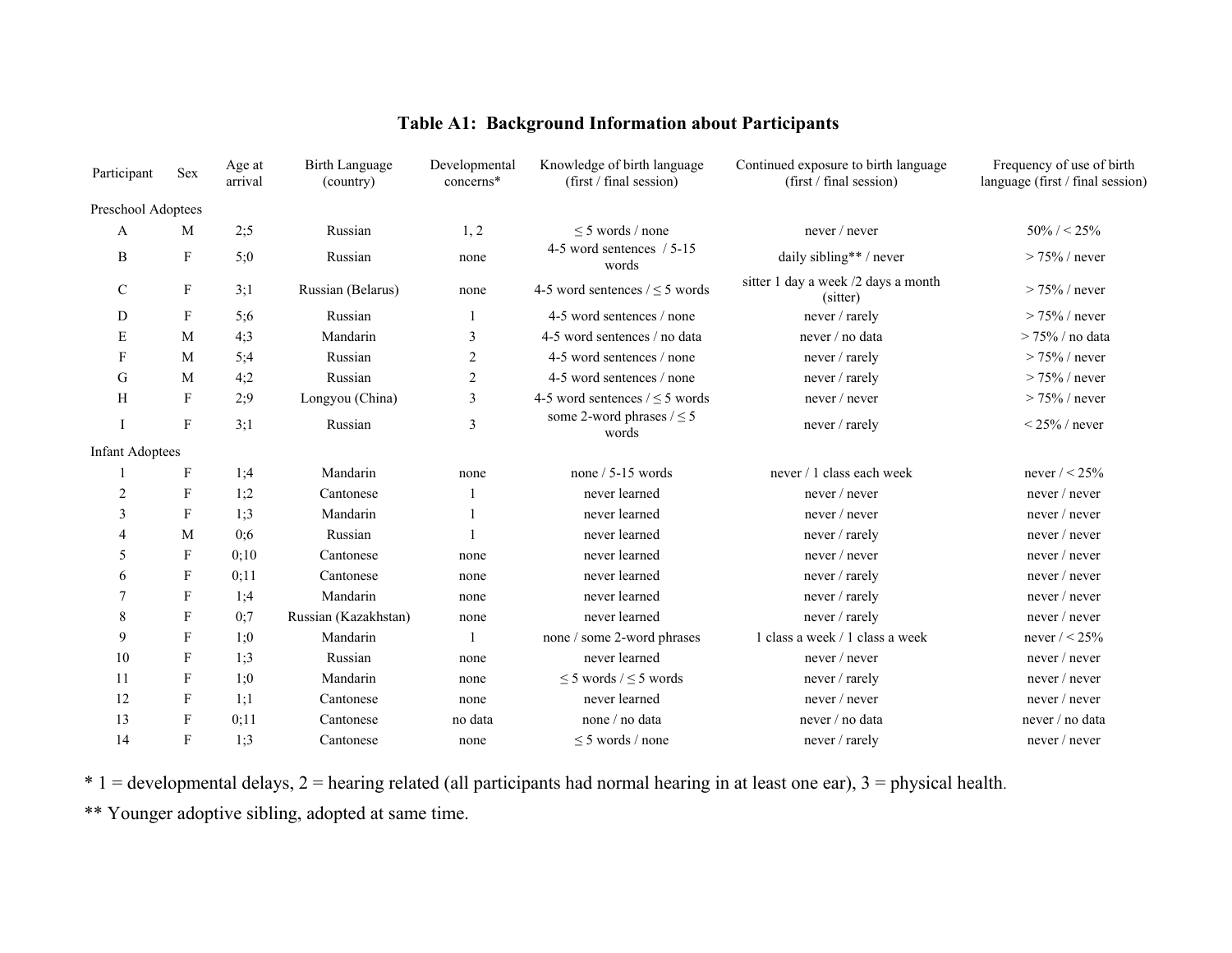

Figure A1: Language use in videotaped speech samples for the five oldest adopted preschoolers.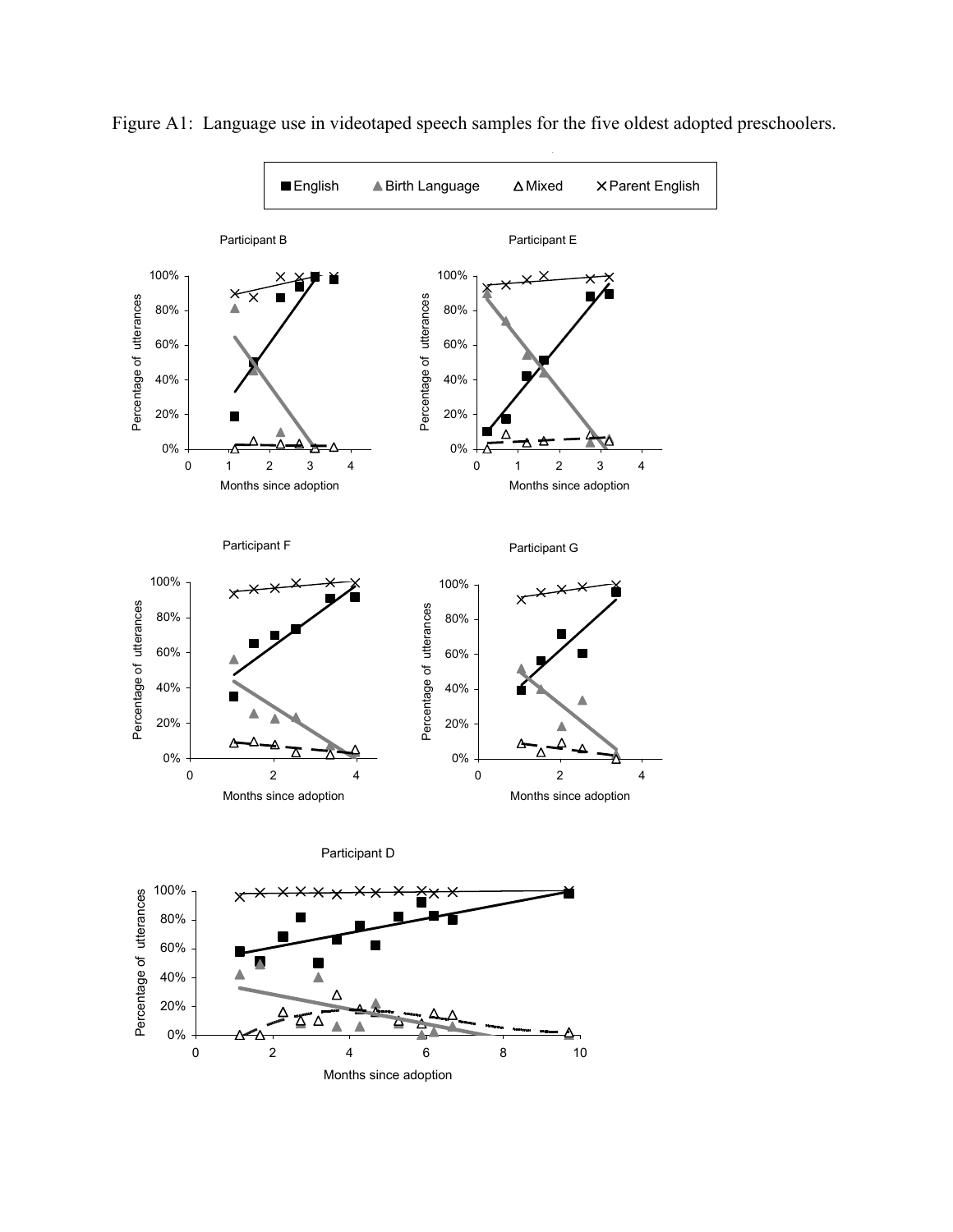Figure A1 depicts the proportion of each child's utterances that were in their birth language, in English or mixed. The proportion of the parent's utterances that were entirely in English is also shown. The pattern is similar across all five children. The proportion of utterances in the birth language dropped quickly. By 2 months all of the children were using English more often than their birth language. The parents spoke predominantly in English from the first session (most had minimal knowledge of the child's language). For four of the five children, there were very few mixed utterances and the birth language was seldom spoken after 3.5 months. Child D continued to use her birth language for the first six months of the study and produced more mixed utterances. Her parents each took one year of college level Russian, however, her mother reported that they spoke to her almost entirely in English and the speech samples confirmed this. Her first follow-up session occurred at 10 months and at this time she was producing very little Russian. By the end of the study her mother reported that she seemed to remember only about 5-15 words. Thus it appears that she also lost her birth language, just at a somewhat slower pace.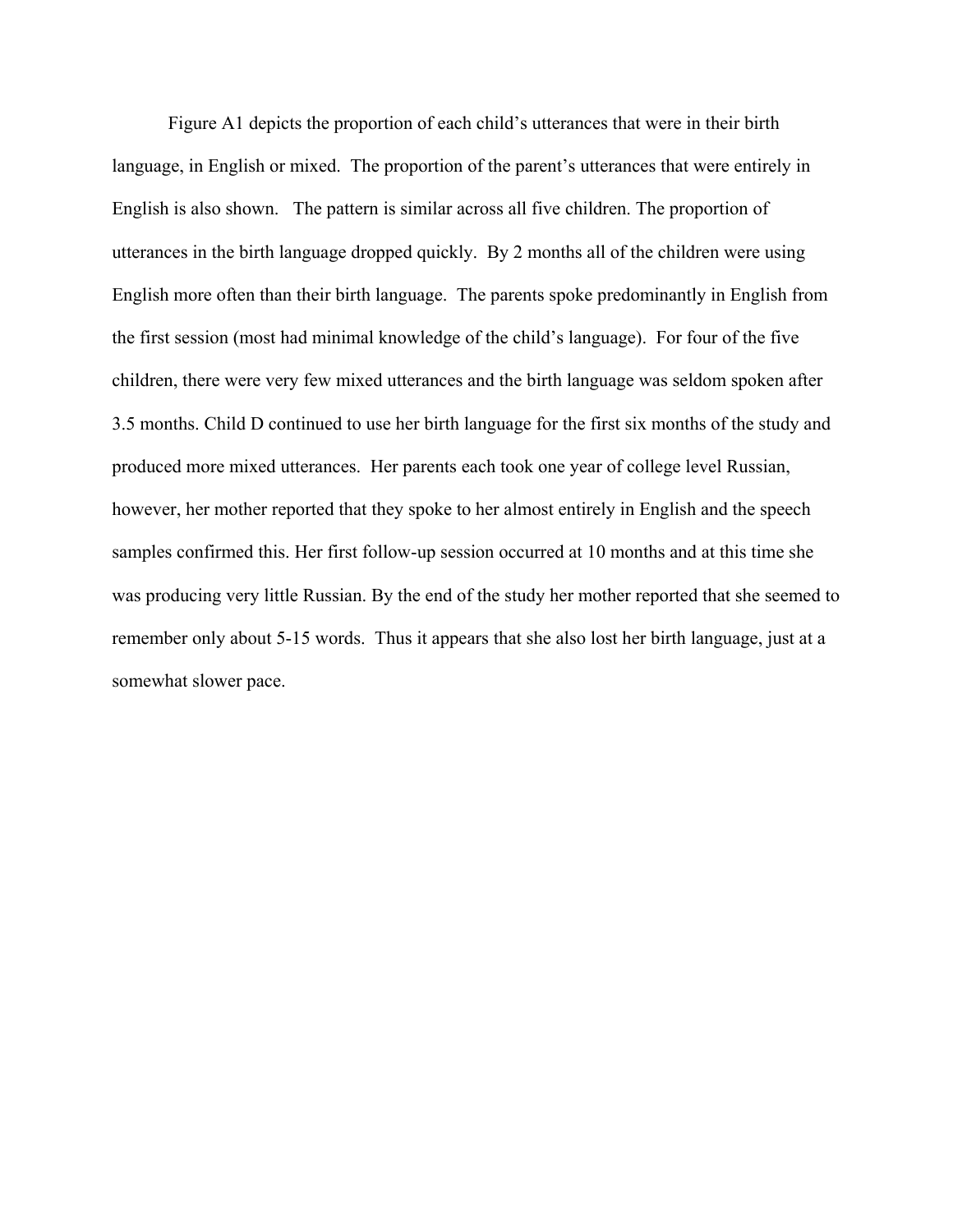# **Appendix B: A comparison of the nonlinguistic abilities of adopted infants and adopted preschoolers**

The goal of the present study is to look at the effects of cognitive development and maturation on language acquisition. By studying internationally-adopted children, we can get a stronger manipulation of cognitive status, relative to linguistic experience, than we could through correlational studies of typical first-language acquisition. We also arguably have a more stable manipulation of cognitive status across different domains of functioning than could be achieved by comparing typically-developing children to those with developmental disorders. However, there is one unique feature of this population which potentially complicates our findings: most internationally-adopted children spend their early years in orphanages, and orphanage care is associated with developmental delays (Albers, Johnson, Hostetter, Iverson & Miller, 1997; Miller & Hendrie, 2000).

We recognize the severity and importance of these delays, but we believe that they do not jeopardize the validity of this approach. The logic of this study does not require that the adopted preschoolers be cognitively equivalent to their American-born age mates; it only requires that they be at least as advanced as the infant learners who have passed the linguistic milestones that we are studying. There are good reasons to believe that they are. The most alarming reports about cognitive delays in internationally-adopted children come from studies relying on clinical assessments conducted in English shortly after the child has arrived in the United States (see e.g., Albers et al., 1997; Miller & Hendrie, 2000). Research on children living in Russian orphanages suggests that, while delays are common in this population, they are generally moderate in magnitude (Sloutsky, 1997; The St. Petersburg-USA Orphanage Research Team, 2005). In addition, the selection process for adoption favors children who have the strongest cognitive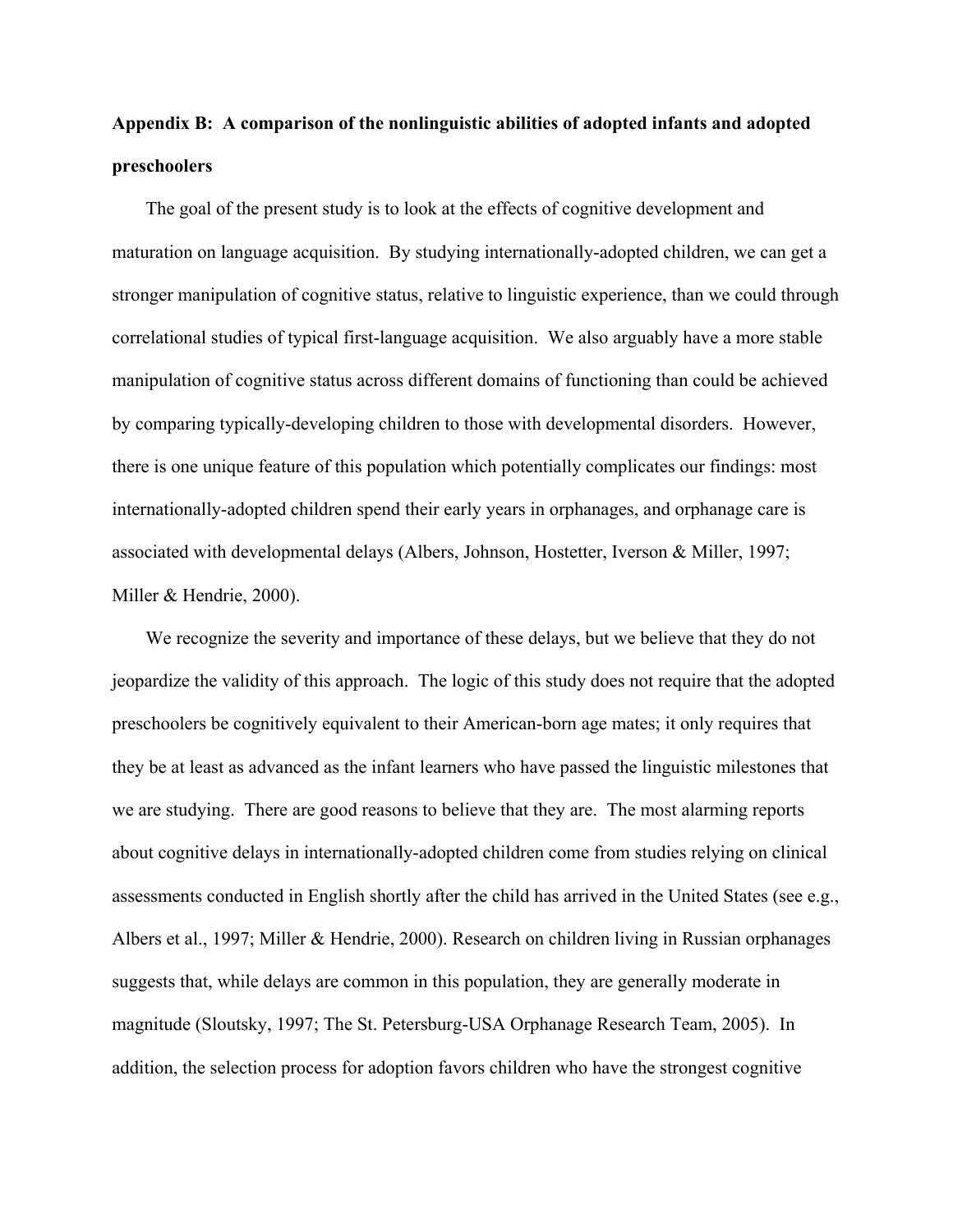skills and the best physical health (The St. Petersburg-USA Orphanage Research Team, 2005). Studies that have followed internationally-adopted children over time confirm that most of them do not have global and lasting cognitive impairments (Pomerleau, Malcuit, Chicoine, Seguin, Belhumeur, Germain, Amyot et al., 2005; Cohen, Lojkasek, Zadeh, Pugliese & Kiefer, 2008). For example, Cohen and colleagues found that when adoptees from China were tested shortly after arrival their standard scores on the Bayley Mental Development Index (Bayley, 1993) suggested that they had substantial developmental delays ( $M = 77$ ). However, just six months later most of the children fell within the normal range  $(M = 93)$ . Such findings suggest either that the developmental deficits of adopted children clear up rapidly after arrival or that tests administered shortly after adoption underestimate children's abilities.

To assess the cognitive abilities of the children in our sample, the parents of both the infants and the preschoolers were asked to fill out a modified version of the Ages and Stages Questionnaires (ASQ). The ASQ is a set of parental checklists that are used to screen children between 2 months and 6 years for developmental delays that might warrant clinical attention (Bricker & Squires, 1999). The questions probe gross-motor, fine-motor, personal-social, problem solving and language skills. We constructed a modified version of the ASQ by pooling the questions from the checklists for children between 12 months and 60 months and eliminating questions assessing language development and questions which in our judgment required a linguistic prompt or response. The remaining questions were assigned to one of three age categories, based on the age by which children are expected to acquire the ability as listed in the ASQ manual. The early milestones were ones that we would expect typically developing children to pass prior to developing the linguistic skills assessed on the CDI-2 (11-21 months). The concurrent milestones were ones that typically emerge simultaneously with these linguistic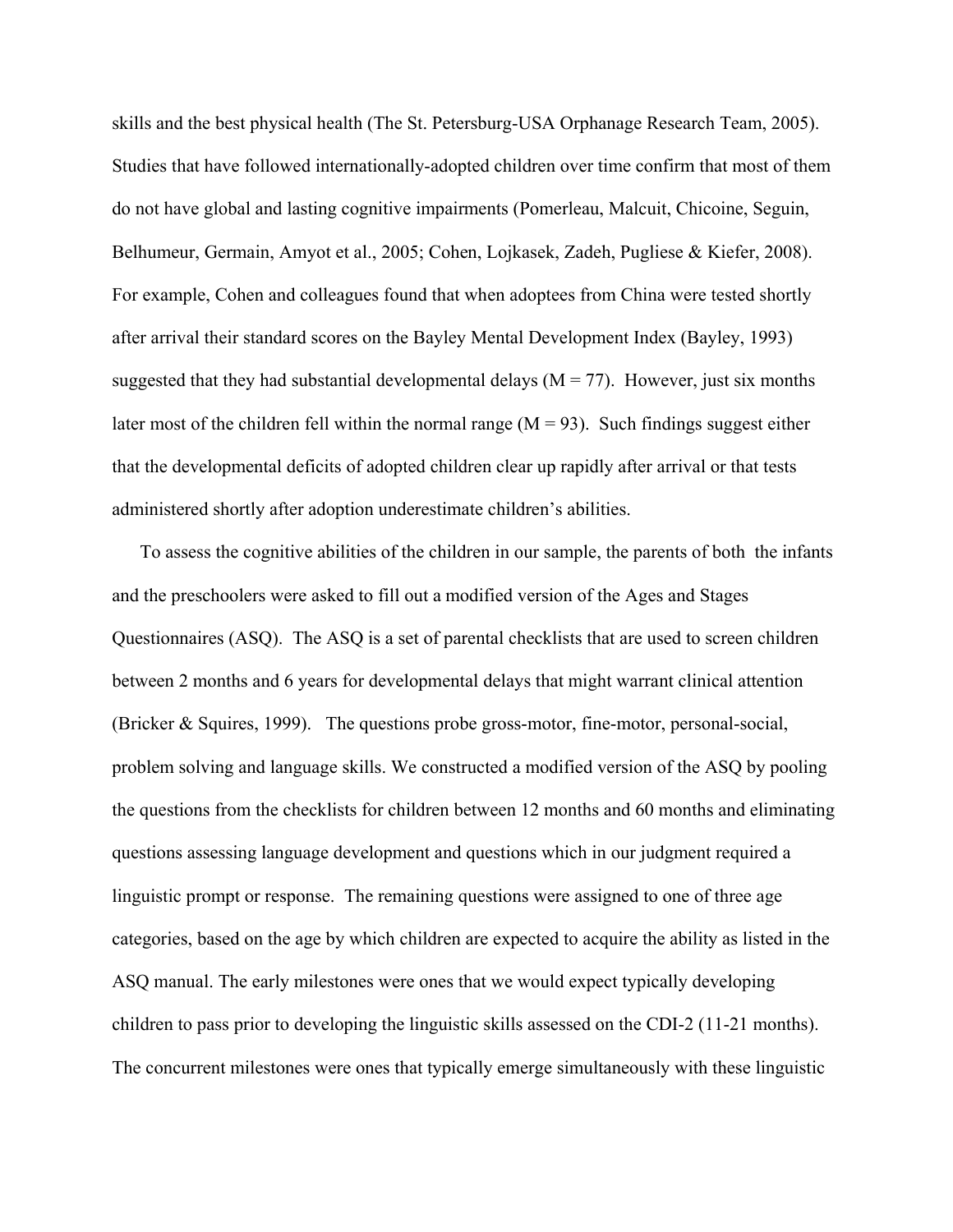abilities (21- 36 months), while the late milestones would typically be achieved after these linguistic abilities developed (36 – 60 months).

Parents were asked to fill out the modified ASQ every three months but only after the child had been with their adoptive family for at least three months. Answering the questions on the ASQ, requires fairly extensive knowledge of a child's abilities in a wide range of contexts, and presumably this knowledge takes time to acquire. Thus the infants typically received the ASQ at sessions 1, 4, 7 and 10, while the preschoolers typically received it at sessions 3, 6 and 9 with some variation depending on when they enrolled.

Figure B1 graphs the total ASQ score relative to age across all sessions for the total sample (including the children who did not complete the study). There was a strong correlation between age and total ASQ score for both infants ( $r = .82$ ) and preschoolers ( $r = .62$ ), indicating that the modified ASQ is clearly sensitive to development in this age range.



**Figure B1: The modified Ages and Stages Questionnaire is sensitive to developmental** 

**change from 16 to 30 months** 

Both the infants and the preschoolers received one ASQ at around 3 months after language onset and another at approximately 10 months after onset. To compare the groups we analyzed the ASQ's that were given at these two times  $(+/- 1 \text{ month})$  and calculated the mean proportion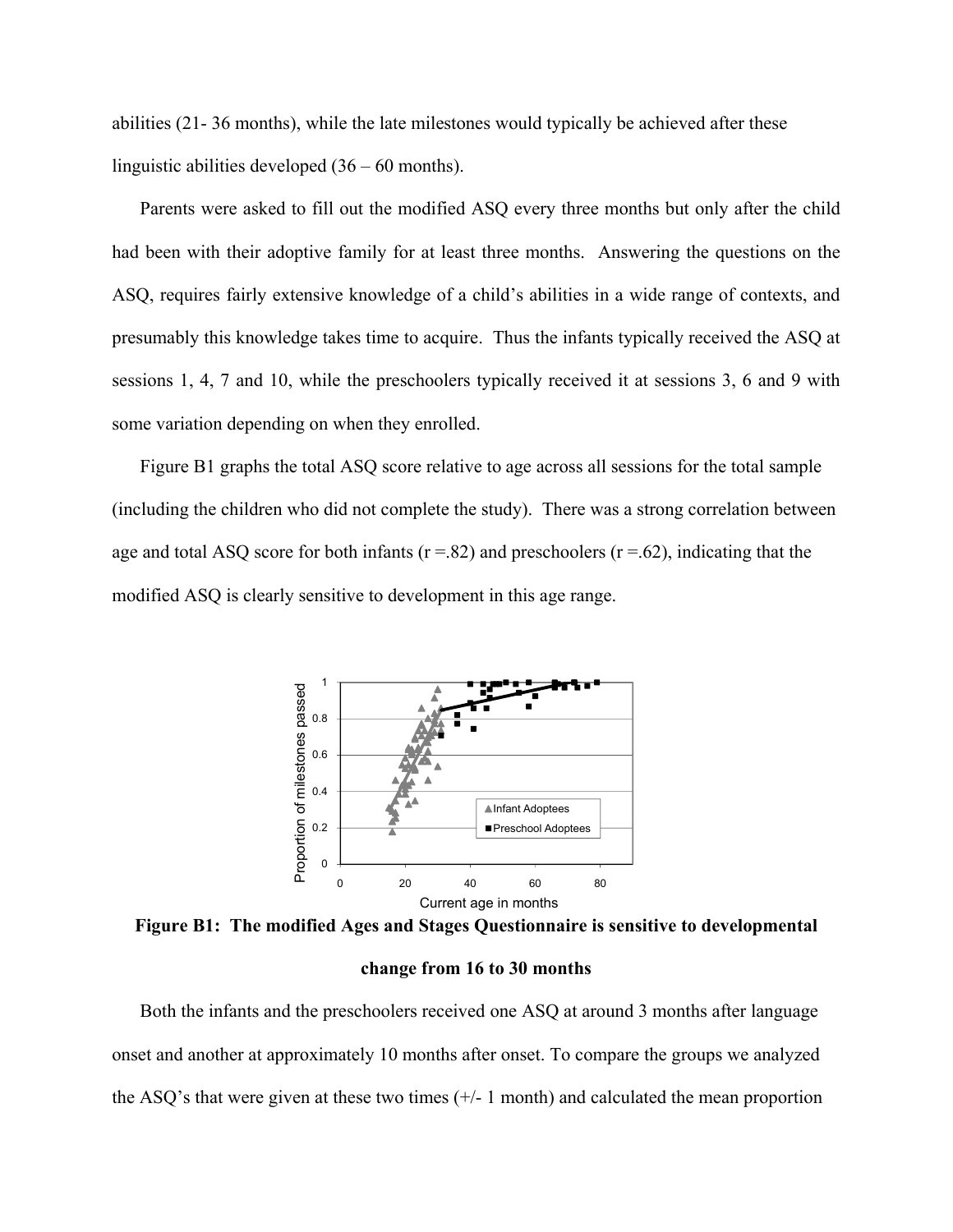of early, concurrent and late milestones that were passed. Each of the two sets of scores was submitted to an ANOVA with one within participant variable (level of milestone) and one between participant variable (infant or preschool adoptee). As Figure B2 illustrates there was a robust effect of participant group. The preschoolers passed far more milestones than the infants both at 3 months  $[F(1,21)=42.25, p \le .001]$  and at 10 months  $[F(1,19)=36.02, p \le .001]$ . Unsurprisingly, there was also a significant effect of milestone type with early milestones being mastered before concurrent ones, and concurrent milestones before the late ones  $[F(2,42)=120.74, p < .001; F(2,38)=95.91, p < .001]$ . Finally, there was a reliable interaction indicating that preschoolers did particularly well on the more difficult milestones  $[F(2,42)=20.48, p < .001; F(2,38)=29.78, p < .001].$ 



**Figure B2: Modified ASQ scores A) early in language acquisition (approximately 3 months after language onset) B) later in acquisition (approximately 10 months after onset).**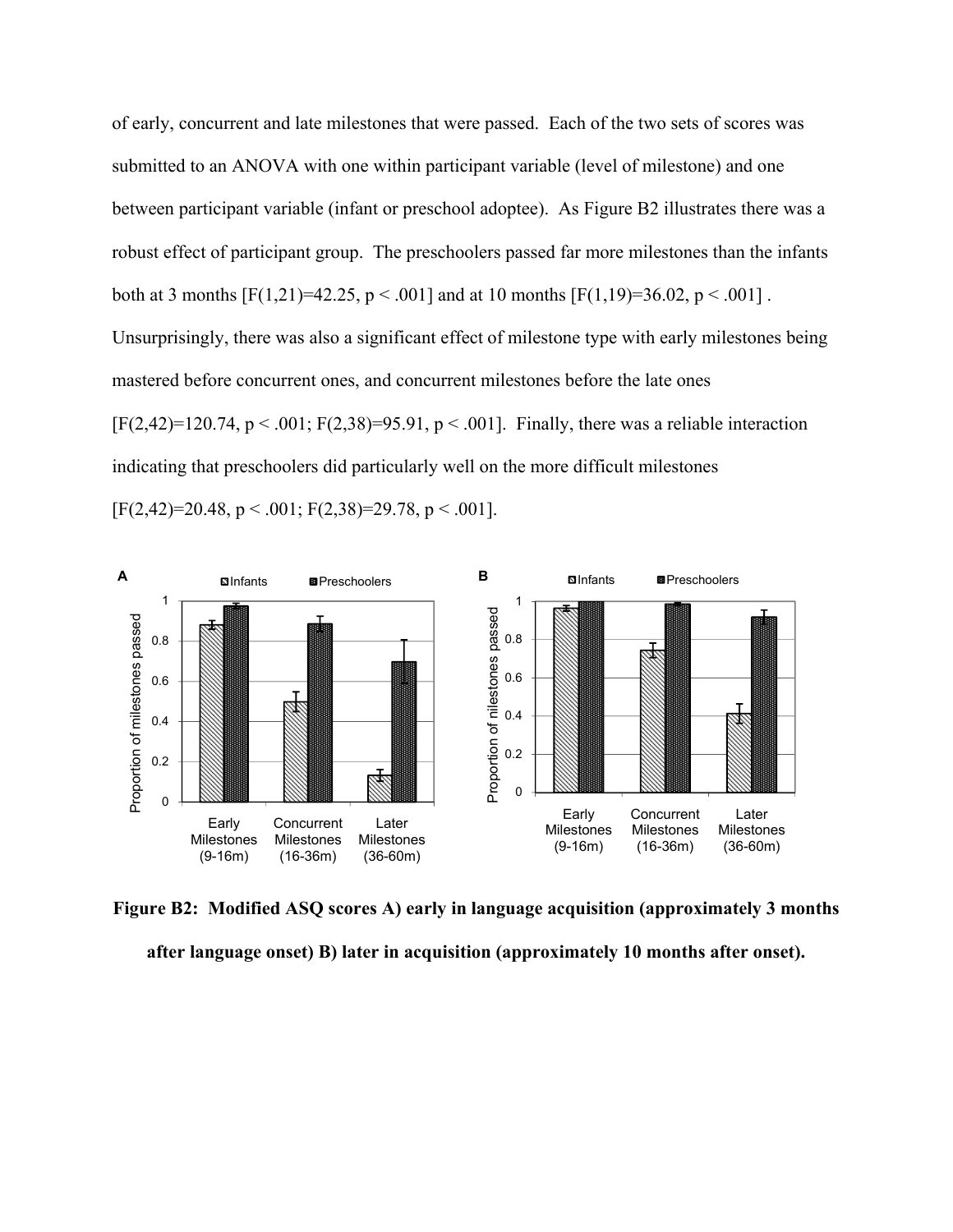Ideally, our manipulation of developmental status would be sufficiently strong that our older group would be more mature at the beginning of the study than our younger group is at the end. To check this we ran a third ANOVA comparing the preschoolers at three months with the infants at ten. There was a large and robust effect of age group, along with a main effect of level of milestone and an interaction  $[F(1,21)=7.37, p < .05; F(2,42)=66.55, p < .001; F(2,42)=5.92, p$ < .005]. Towards the beginning of the study the older children had passed more of the concurrent and late developmental milestones than the infants had toward the end of the study. These results confirm what is readily apparent when watching the children's videotapes: whatever delays they had, these preschoolers were clearly more cognitively sophisticated and motorically skilled than the bumbling toddlers who typically take on this linguistic challenge.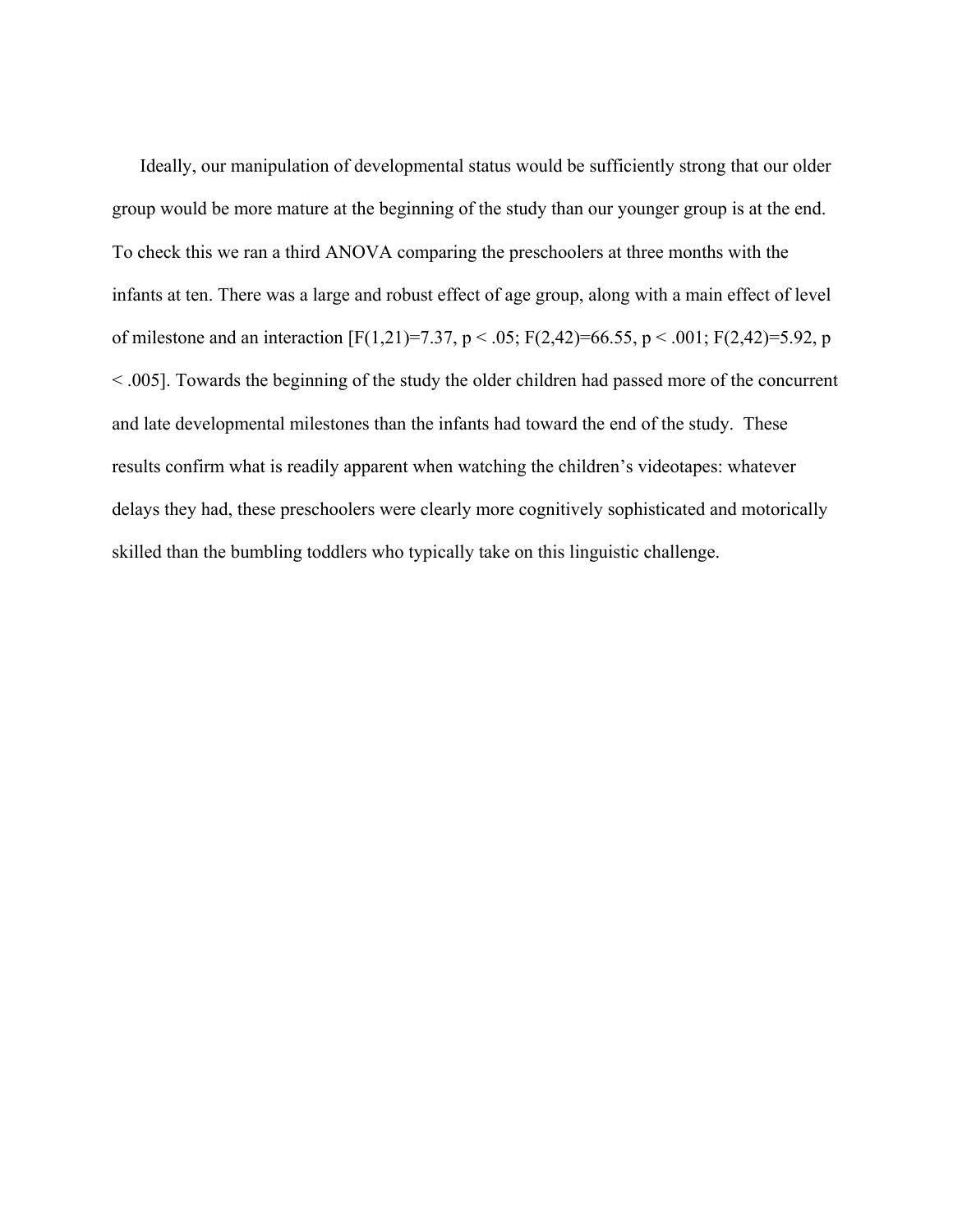# **Appendix C: Analyses validating the CDI-2 as a measure of language development in internationally-adopted preschoolers.**

Our primary measure of lexical development and the onset of combinatorial speech was the MacArthur-Bates Communicative Development Inventory 2 (CDI-2). The CDI-2 (Fenson et al., 1993) is a parent report measure which has been is normed and validated for children 16 to 30 months of age. This measure has also been used to track language development in older children with limited language skills (Thal, O'Hanlon, Clemmons & Frailin, 1999; Singer-Harris et al., 1997). To validate the parental report, speech samples were collected by the participating parent who was instructed to videotape herself interacting with her child two times a month for 30-40 minutes. Families were given a standard set of toys to use while making the recordings. Tapes were transcribed in the CHILDES format (MacWhinney, 2000).

For the present analyses, we analyzed speech samples for eight of the preschoolers and eight of the infants.<sup>1</sup> For each child we selected up to three CDI-2's: one in which the parent reported that they were not yet combining words, one in which they were reported to sometimes combine words, and one in which they were reported to often combine words. When more than one CDI-2 was available, sessions were selected so as to match the vocabulary level of the infants and preschoolers. Some of the children did not have a tape for one of these three time points, thus there were 41 sessions in the analysis rather than 48 (2 missing data points for the infants, 5 for the preschoolers).

We analyzed the first 100 child utterances excluding exact repetitions and self-repetitions, utterances in which the child repeated a word at the request of the parent, and utterances that were entirely incomprehensible or entirely in the child's native language. The CLAN program

 $\overline{a}$ 

 $<sup>1</sup>$  The speech samples for Preschooler C were too short to support these analyses. The eight infants were selected</sup> based on the date when they completed the study. Infants 8, 9 and 11-14 were excluded from this analysis.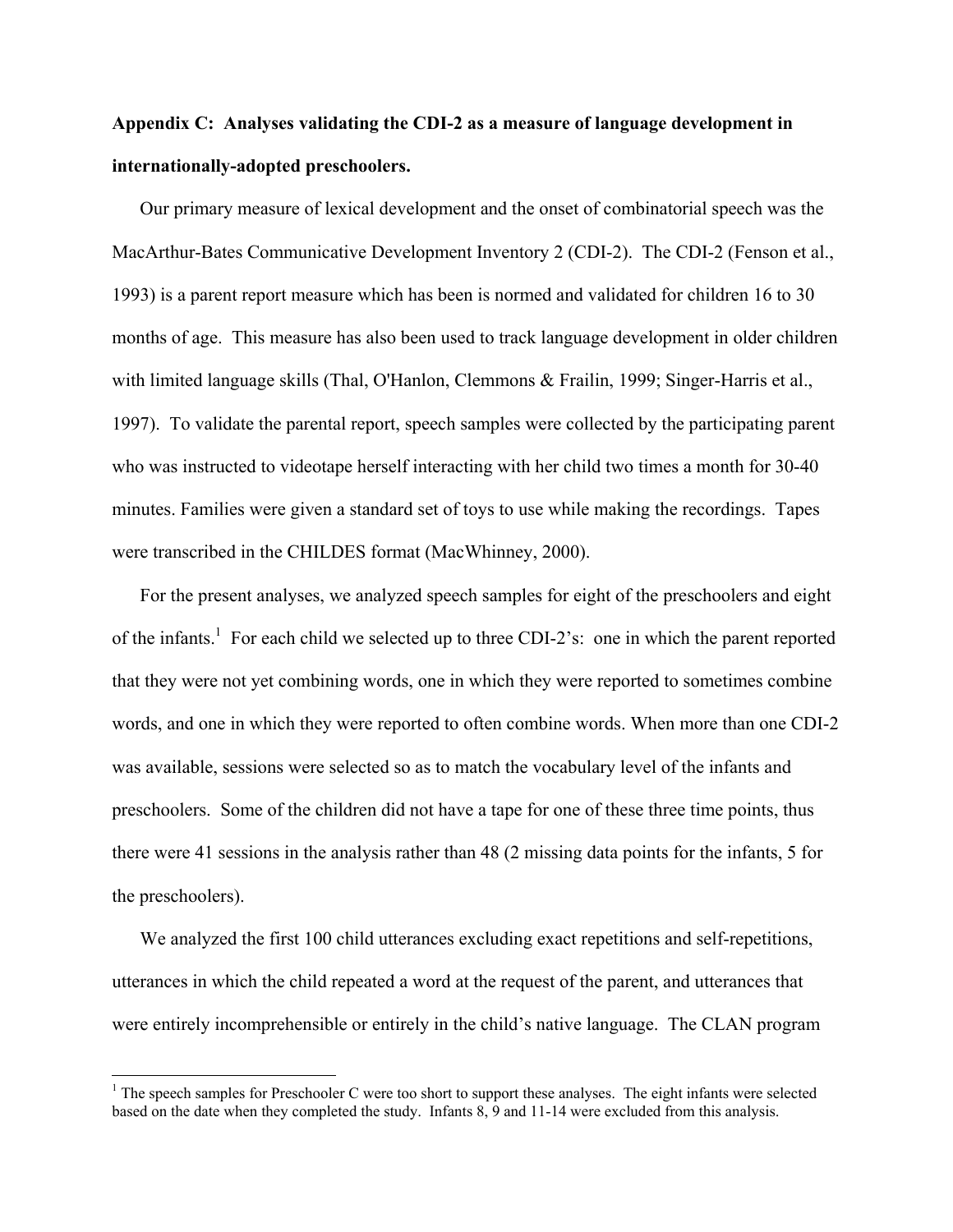(MacWhinney, 2000) was used to calculate the child's mean length of utterance in morphemes (MLU), as well as the total number of different word types produced. If the child produced fewer than 100 utterances during the session (which happened often in the earliest tapes), then we analyzed all the utterances from that session that met our inclusion criteria. To validate the CDI-2 we conducted two analyses: one exploring the relation between CDI-2 vocabulary size and number of word types produced and a second exploring the relation between the parental report of combinatorial speech and the child's MLU.

In the first analysis, the number of word types was treated as the outcome variable and CDI-2 vocabulary was entered as a level-one predictor (Table C1). The number of word types was highly correlated with CDI-2 vocabulary size  $(R^2_{y,y} = .53)$ , mirroring the pattern observed in previous studies of typically developing infants (Beeghely, Jernberg & Burrows, 1989). To explore whether the relationship between parental reports and spontaneous production differed between the infant and preschool adoptees, we tested additional models in which participant group was included as a level-two predictor of the intercept or slope. In neither model was the effect of participant group reliable, suggesting that the relation between reported and observed vocabulary was similar for infants and preschoolers.

In the second analysis MLU was treated as the outcome variable and parental report of combinatorial speech was treated as a categorical predictor (Table C2). Two dummy variables were created: one marking the session in which the child was reported to produce combinations "sometimes" and the other marking the session where they were reported to do so "often". These two predictors accounted for 35% of the variance in MLU. Most of the variance was attributable to "often" producing combinations (partial  $R^2_{y,y}$ =.32). There was no difference in MLU for the sessions in which the children were reported to sometimes combine words and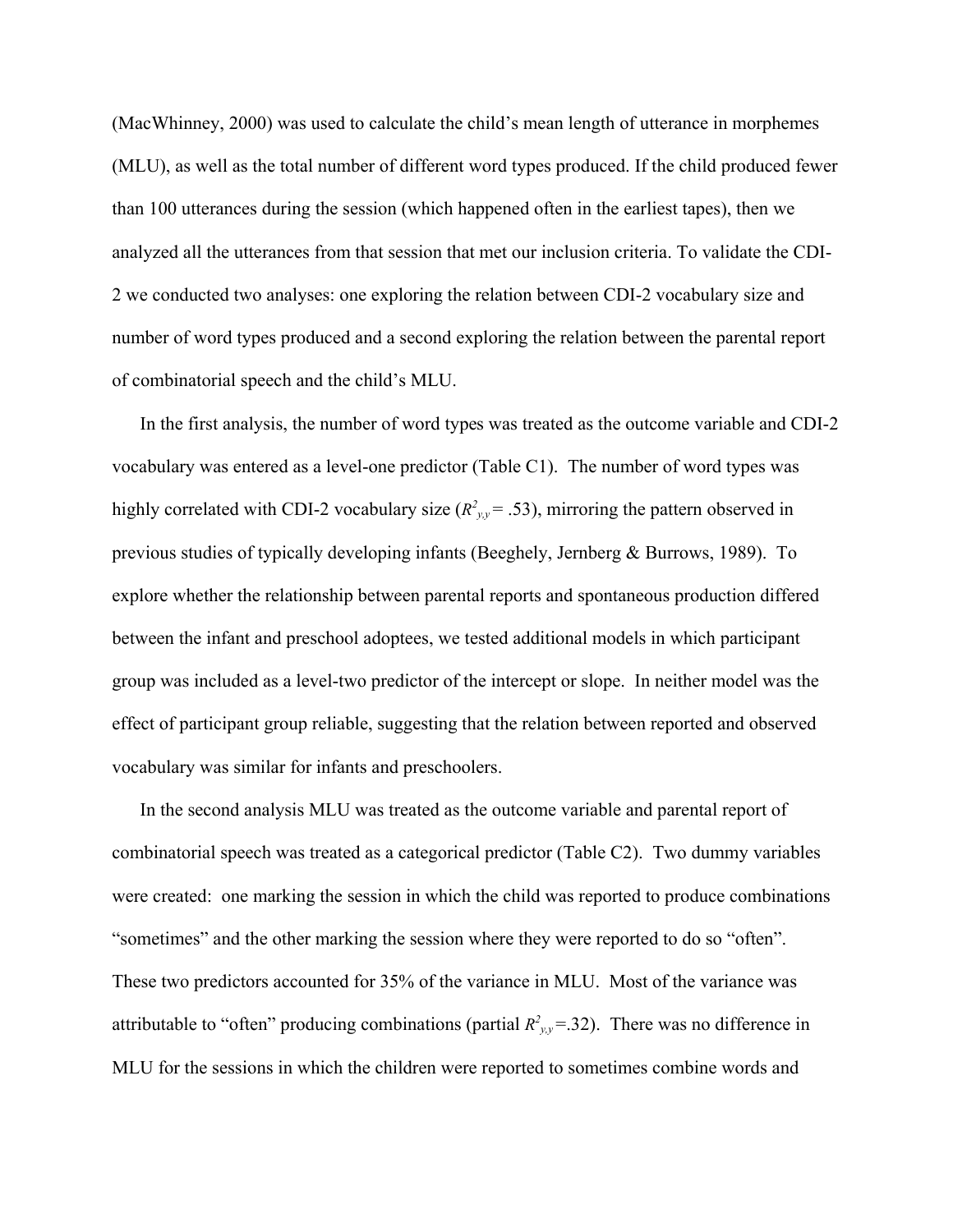those in which they were reported to never combine them. This is consistent with previous studies, which find that judgments of "often" combining are both more stable and more predictive (see Fenson et al., 1994). The model with the best fit included participant group as a predictor but only for children who were "sometimes" combining. Infants who had just begun combining only demonstrated this skill sporadically (mean  $MLU = 1.35$ ), while the preschoolers did so more frequently (mean MLU =  $1.57$ ). Once this difference was accounted for there was no effect of participant group on overall utterance length or on the dummy variable for "often" combining words, suggesting that parents of older and younger children were using the scale in a similar way. In sum, the parental report appears to be a valid and parallel measure of early production in these two populations.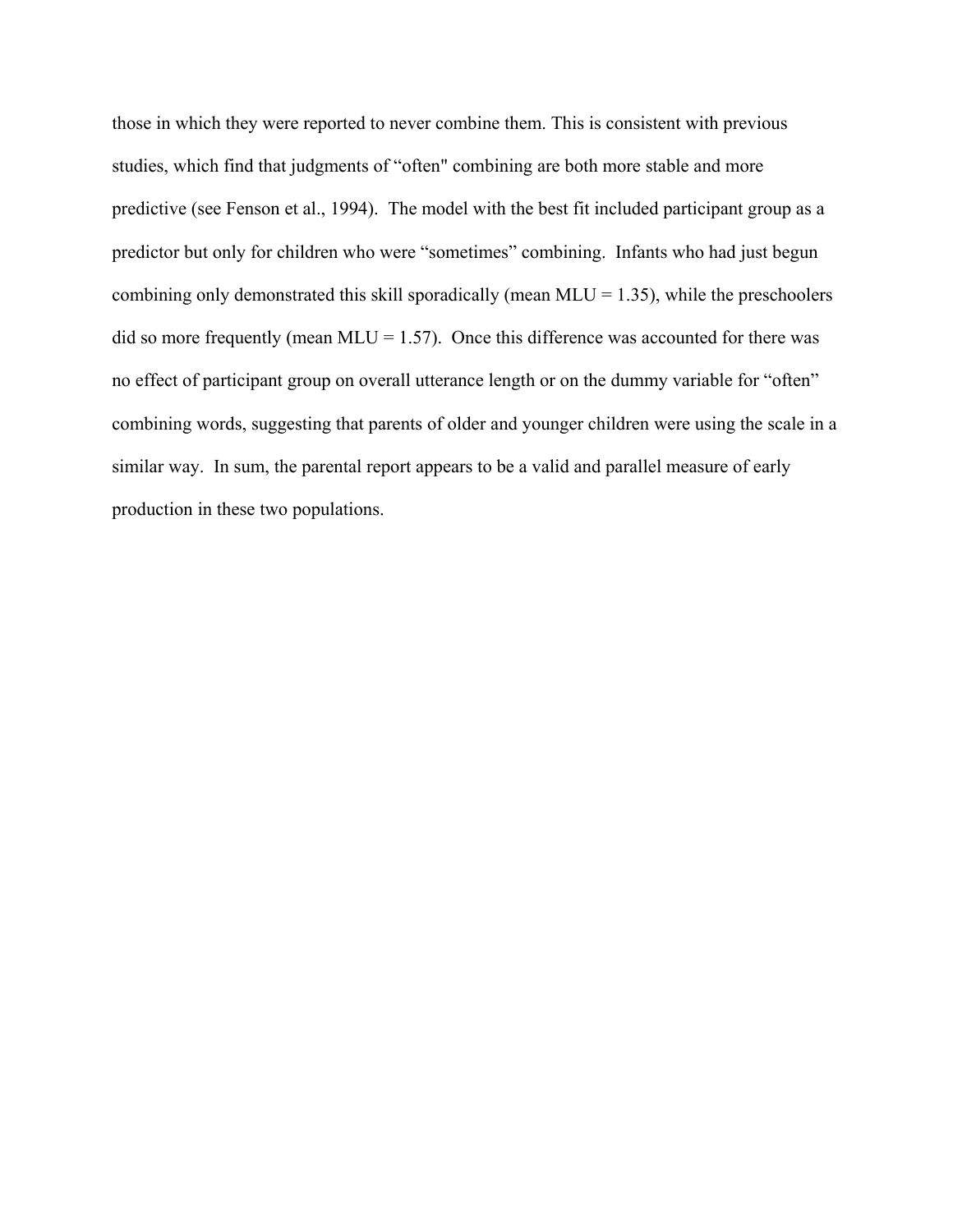|                                         |                                          | Parameter             | Unconditional<br>Model | Growth<br>Model     | Growth<br>Model 2   | Growth<br>Model 3  |
|-----------------------------------------|------------------------------------------|-----------------------|------------------------|---------------------|---------------------|--------------------|
| <b>Fixed Effects</b>                    |                                          |                       |                        |                     |                     |                    |
| Initial Number of Types                 | Intercept                                | $\gamma_{00}$         | 42.86**<br>(3.66)      | $23.63**$<br>(4.25) | $19.67**$<br>(4.67) | 23.52**<br>(4.16)  |
| $\pi_{0i}$                              | Group: preschooler<br>relative to infant | $\gamma_{01}$         |                        |                     | 9.55<br>(5.47)      |                    |
| Effect of Vocabulary Growth             | Intercept                                | $\gamma_{10}$         |                        | $.089**$<br>(.014)  | $.086**$<br>(.013)  | $.075**$<br>(.017) |
| $\pi_{2i}$                              | Group: preschooler<br>relative to infant | $\gamma_{11}$         |                        |                     |                     | .026<br>(.018)     |
| Variance Components                     |                                          |                       |                        |                     |                     |                    |
| Level 1                                 | Within person                            | $\sigma^2_{\epsilon}$ | 533.64**               | $196.79*$           | 205.38*             | 218.04*            |
| Level 2                                 | <b>Initial Types</b>                     | $\sigma^2_{\ 0}$      | .493                   | $62.14*$            | 30.19               | 38.25*             |
|                                         | Effect of Vocabulary                     | $\sigma^2_{1}$        |                        | .00059              | .00022              | .00033             |
| Pseudo R2 statistic and Goodness-of-fit |                                          |                       |                        |                     |                     |                    |
|                                         | $R_{y,y}^2$                              |                       |                        | 0.531               | 0.570               | 0.532              |
|                                         | Deviance                                 |                       | 372.01                 | 340.58              | 337.30              | 338.30             |
|                                         | <b>AIC</b>                               |                       | 378.01                 | 352.58              | 351.30              | 352.30             |
|                                         | <b>BIC</b>                               |                       | 380.33                 | 357.22              | 356.71              | 357.71             |
|                                         | # parameters                             |                       | 3                      | 6                   | 7                   | 7                  |

## **Table C1: Hierarchical Models of the Relation between Word Types in Speech Sample and Parental Report of Vocabulary Size**

 $* p < .05$ ,  $** p < .005$ . Outlined cells indicate the model selected on the basis of fit; the parameter estimates and standard errors for the predictors in that model; and the total variance accounted for by that model. The grey cells indicate the effects of participant group.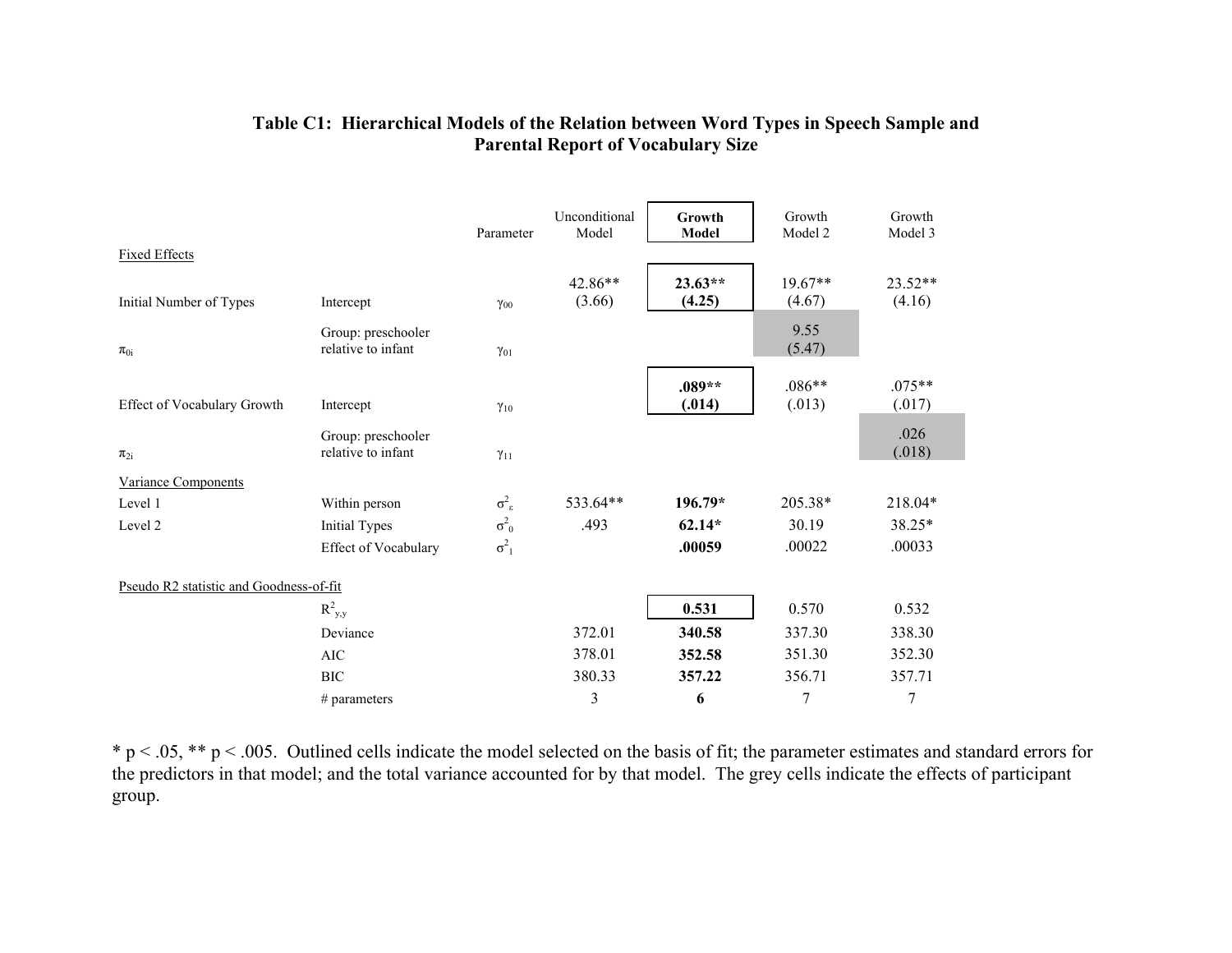|                                                           |                                          | Parameter               | Unconditional<br>Model | Growth<br>Model    | Growth<br>Model 2    | Growth<br>Model 3    | Growth<br>Model 4    |
|-----------------------------------------------------------|------------------------------------------|-------------------------|------------------------|--------------------|----------------------|----------------------|----------------------|
| <b>Fixed Effects</b>                                      |                                          |                         |                        |                    |                      |                      |                      |
| Initial MLU                                               | Intercept                                | $\gamma_{00}$           | $1.47**$<br>(.077)     | $1.19**$<br>(.096) | $1.10**$<br>(.113)   | $1.18**$<br>(.097)   | $1.22**$<br>(.105)   |
| $\pi_{0i}$                                                | Group: preschooler<br>relative to infant | $\gamma_{01}$           |                        |                    | .208<br>(.135)       |                      |                      |
| Sometimes combining<br>$(0=$ never or often, 1=sometimes) | Intercept                                | $\gamma_{10}$           |                        | .173<br>(.125)     | .158<br>(.124)       | $-.005$<br>(.139)    | .144<br>(.084)       |
| $\pi_{2i}$                                                | Group: preschooler<br>relative to infant | $\gamma_{11}$           |                        |                    |                      | $.423*$<br>(.186)    |                      |
| Often combining<br>$(0=$ never or sometimes, 1=often)     | Intercept                                | $\gamma_{20}$           |                        | $.602**$<br>(.113) | $0.581**$<br>(0.118) | $0.616**$<br>(0.112) | $0.605**$<br>(0.170) |
| $\pi_{2i}$                                                | Group: preschooler<br>relative to infant | $\gamma_{21}$           |                        |                    |                      |                      | $-.061$<br>(.211)    |
| Variance Components                                       |                                          |                         |                        |                    |                      |                      |                      |
| Level 1                                                   | Within person                            | $\sigma^2_{\ \epsilon}$ | $.173**$               | $.0720*$           | .0785*               | $.0687*$             | $.0345*$             |
| Level 2                                                   | Initial MLU                              | $\sigma^2_{\ 0}$        | $.0242*$               | .0274              | .0189                | .0312                | .0987**              |
|                                                           | Sometimes                                | $\sigma^2_{1}$          |                        | .0326              | .0158                | .00579               |                      |
|                                                           | Often                                    | $\sigma^2$ <sub>2</sub> |                        |                    |                      |                      | $.129**$             |
| Pseudo R2 statistic and Goodness-of-fit                   |                                          |                         |                        |                    |                      |                      |                      |
|                                                           | $R_{y,y}^2$                              |                         |                        | 0.354              | 0.425                | 0.454                | 0.344                |
|                                                           | Deviance                                 |                         | 47.51                  | 24.24              | 22.54                | 19.78                | 24.18                |
|                                                           | <b>AIC</b>                               |                         | 53.51                  | 38.24              | 38.54                | 35.78                | 40.18                |
|                                                           | <b>BIC</b>                               |                         | 55.83                  | 43.65              | 44.72                | 41.96                | 46.36                |
|                                                           | $#$ parameters                           |                         | 3                      | $\overline{7}$     | $8\,$                | $\bf{8}$             | $\,8\,$              |

### **Table C2: Hierarchical Models of the Relation between MLU in Speech Sample and Parental Report of Word Combinations**

\* p < .05, \*\* p < .005. Outlined cells indicate the model selected on the basis of fit; the parameter estimates and standard errors for the predictors in that model; and the total variance accounted for by that model. The grey cells indicate the effects of participant group.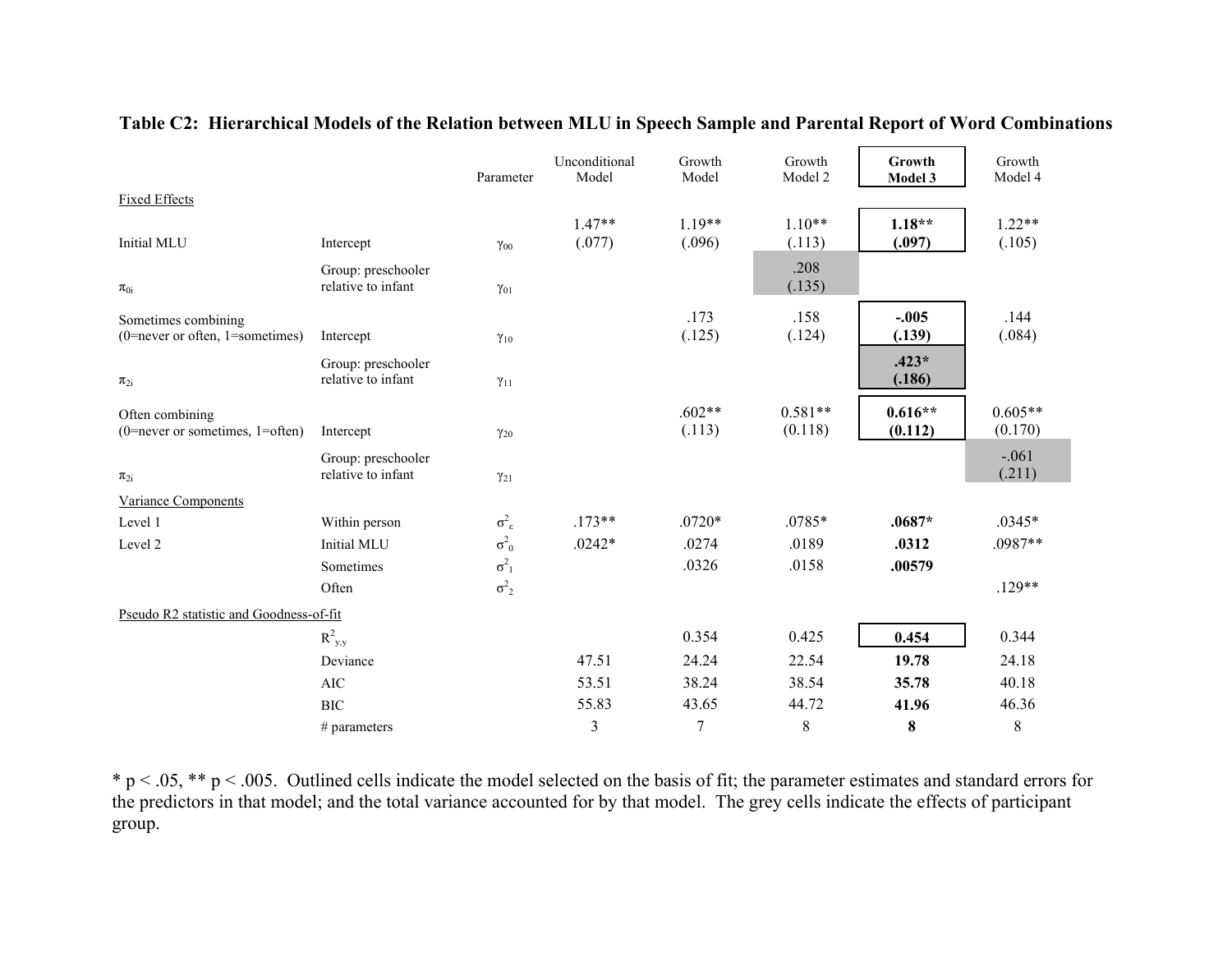# **Appendix D: The role of age and time in vocabulary growth of children adopted as infants and children adopted as preschoolers.**

The adopted preschoolers and infants differed on three temporal dimensions. The infants had been in the U.S. longer, they were younger at the time of adoption and they were still younger at the time of data collection. In our two level hierarchical models, we can model the age of the child and the time since adoption as level-one predictors. Since these two variables are perfectly correlated within an individual child (as more time passes both grow at the same rate) they are equivalent and redundant as level-one predictors. However, which description of time we choose can affect how consistently time is modeled across children, changing the variance at level two and affecting the fit of the model to the data. In contrast the age of the child at the time of adoption would be modeled as a level-two predictor. It varies across children but is constant within a child.

To understand how each of these temporal variables influences word learning, we began by looking at the two age groups separately. For both age groups we compared the unconditional model to two other models: one with age as a level-one predictor and one with time since adoption as a level-one predictor. After we determined which of these representations of time was most informative we explored the effect of age of adoption on the vocabulary growth rate. To minimize the effects of ceiling-level performance on growth rates, we identified the first session in which the participant knew at least 90% of the words on the CDI-2 (612) and then removed all subsequent data points for that participant from the analysis. Six sessions were removed from four preschoolers and three sessions were removed from one infant.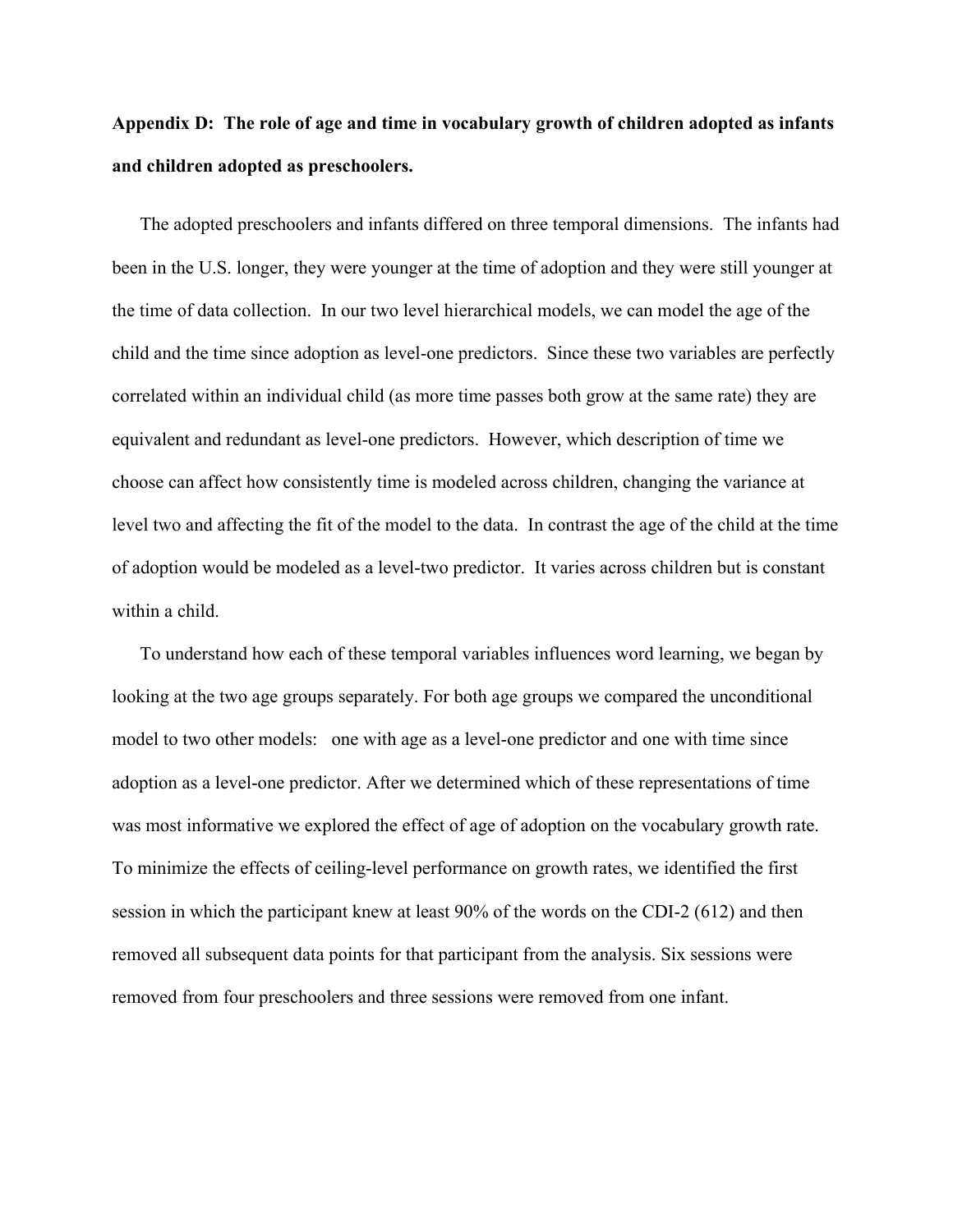|                                           |                           | Parameter               | Unconditional<br>Model | Time Growth<br>Model | <b>Age Growth</b><br><b>Model</b> | Time and Age<br>Model   | Age Growth<br>Model 2   | Age Growth<br>Model 3  |
|-------------------------------------------|---------------------------|-------------------------|------------------------|----------------------|-----------------------------------|-------------------------|-------------------------|------------------------|
| <b>Fixed Effects</b>                      |                           |                         |                        |                      |                                   |                         |                         |                        |
| Initial vocabulary size                   | Intercept                 | $\gamma_{00}$           | 212.78**<br>(24.52)    | 305.60**<br>(51.60)  | $-799.55**$<br>(83.71)            | $-794.41**$<br>(116.69) | $-727.69**$<br>(136.73) | $-800.69**$<br>(84.11) |
| $\pi_{0i}$                                | Age of Arrival            | $\gamma_{01}$           |                        |                      |                                   |                         | $-5.97$<br>(8.81)       |                        |
| Rate of Change<br>(by time since arrival) | Intercept                 | $\gamma_{10}$           |                        | $41.16**$<br>(4.35)  |                                   | 1.32<br>(9.82)          |                         |                        |
| Rate of Change<br>(by current age)        | Intercept                 | $\gamma_{20}$           |                        |                      | 41.05**<br>(4.31)                 | 39.84**<br>(8.90)       | 41.09**<br>(4.32)       | 45.78**<br>(6.98)      |
| $\pi_{2i}$                                | Age of Arrival            | $\gamma_{21}$           |                        |                      |                                   |                         |                         | $-0.383$<br>(.447)     |
| <b>Variance Components</b>                |                           |                         |                        |                      |                                   |                         |                         |                        |
| Level 1                                   | Within person             | $\sigma^2_{\epsilon}$   | 29792.30**             | 2176.83**            | 2171.33**                         | 2173.82**               | 2168.78**               | 2169.04**              |
| Level 2                                   | Initial vocabulary        | $\sigma^2_{0}$          | 5122.90**              | 31697.88**           | 81165.32**                        | 13946.68**              | 83846.65**              | 82028.09**             |
|                                           | Rate of change by<br>time | $\sigma^2_{1}$          |                        | 250.84**             |                                   | 226.60**                |                         |                        |
|                                           | Rate of change by age     | $\sigma^2$ <sub>2</sub> |                        |                      | 225.61**                          |                         | 227.09**                | 221.17**               |
| Pseudo R2 statistic and Goodness-of-fit   |                           |                         |                        |                      |                                   |                         |                         |                        |
|                                           | $R_{y,y}^2$               |                         |                        | 0.389                | 0.440                             | 0.444                   | 0.456                   | 0.463                  |
|                                           | Deviance                  |                         | 2076.14                | 1755.52              | 1742.11                           | 1741.42                 | 1741.63                 | 1741.31                |
|                                           | <b>AIC</b>                |                         | 2082.14                | 1767.52              | 1754.11                           | 1755.42                 | 1755.63                 | 1755.31                |
|                                           | <b>BIC</b>                |                         | 2084.06                | 1771.35              | 1757.94                           | 1759.89                 | 1760.10                 | 1759.78                |
|                                           | $#$ parameters            |                         | $\mathfrak{Z}$         | 6                    | 6                                 | $\overline{7}$          | $\overline{7}$          | 7                      |

## **Table D1: Hierarchical Models of Vocabulary Growth in Infant Adoptees**

\* p < .05, \*\* p < .005. Outlined cells indicate the model selected on the basis of fit; the parameter estimates and standard errors for the predictors in that model; and the total variance accounted for by that model. The dark grey cells indicate the effects of time since adoption (an alternate measure of time), while the light grey cells indicate the effects of age at adoption.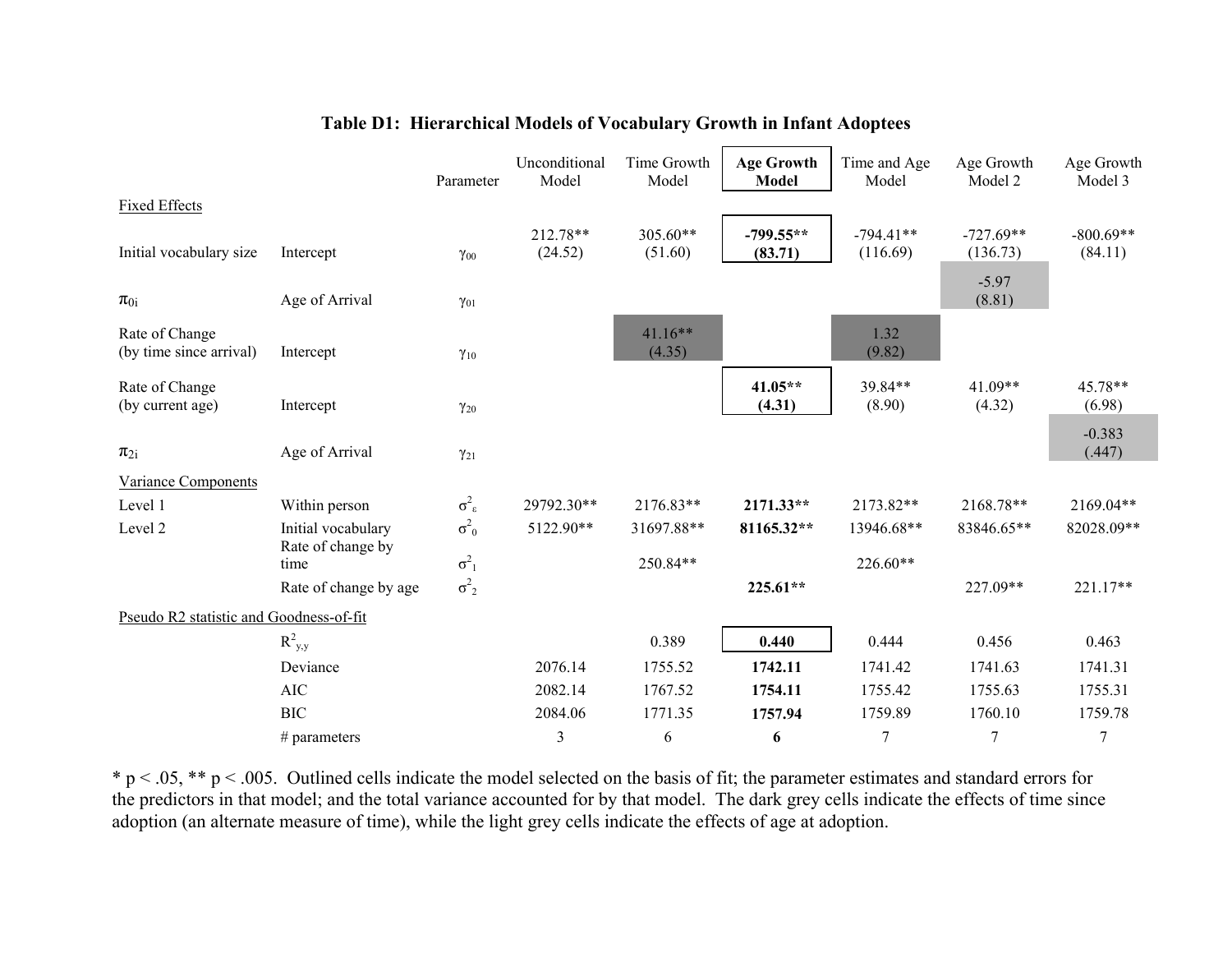|                                           |                           | Parameter               | Unconditional<br>Model | <b>Time Growth</b><br><b>Model</b> | Age Growth<br>Model      | Time and Age<br>Model | Time Growth<br>Model 2 | Time Growth<br>Model 3 |
|-------------------------------------------|---------------------------|-------------------------|------------------------|------------------------------------|--------------------------|-----------------------|------------------------|------------------------|
| <b>Fixed Effects</b>                      |                           |                         |                        |                                    |                          |                       |                        |                        |
| Initial vocabulary size                   | Intercept                 | $\gamma_{00}$           | 308.62**<br>(28.13)    | 0.074<br>(25.33)                   | $-3283.75**$<br>(660.45) | $-88.34$<br>(95.78)   | $-88.32$<br>(95.72)    | $-1.05$<br>(24.10)     |
| $\pi_{0i}$                                | Age of Arrival            | $\gamma_{01}$           |                        |                                    |                          |                       | 1.84<br>(1.92)         |                        |
| Rate of Change<br>(by time since arrival) | Intercept                 | $\gamma_{10}$           |                        | 66.18**<br>(8.51)                  |                          | 64.19**<br>(8.77)     | 66.03**<br>(8.51)      | 21.68<br>(24.28)       |
| $\pi_{2i}$                                | Age of Arrival            | $\gamma_{11}$           |                        |                                    |                          |                       |                        | 0.932<br>(0.639)       |
| Rate of Change<br>(by current age)        | Intercept                 | $\gamma_{20}$           |                        |                                    | $65.18**$<br>(8.77)      | 1.84<br>(1.92)        |                        |                        |
| <b>Variance Components</b>                |                           |                         |                        |                                    |                          |                       |                        |                        |
| Level 1                                   | Within person             | $\sigma^2_{\ \epsilon}$ | 45288.79**             | 2898.94**                          | 2849.81**                | 2914.83**             | 2914.83**              | 2869.30**              |
| Level 2                                   | Initial vocabulary        | $\sigma^2_{0}$          | 94.39                  | 3448.65**                          | 3223694.19**             | 3059.95**             | 3059.95**              | 3522.46**              |
|                                           | Rate of change by<br>time | $\sigma^2_{1}$          |                        | 508.81**                           |                          | 502.00**              | 502.00**               | 418.34**               |
|                                           | Rate of change by age     | $\sigma^2$ <sub>2</sub> |                        |                                    | 546.96**                 |                       |                        |                        |
| Pseudo R2 statistic and Goodness-of-fit   |                           |                         |                        |                                    |                          |                       |                        |                        |
|                                           | $R_{y,y}^2$               |                         |                        | 0.604                              | 0.067                    | 0.636                 | 0.636                  | 0.627                  |
|                                           | Deviance                  |                         | 840.76                 | 714.91                             | 753.8                    | 713.96                | 713.96                 | 712.50                 |
|                                           | <b>AIC</b>                |                         | 846.76                 | 726.91                             | 765.80                   | 727.96                | 727.96                 | 726.50                 |
|                                           | <b>BIC</b>                |                         | 847.35                 | 728.09                             | 766.98                   | 729.34                | 729.34                 | 727.88                 |
|                                           | $#$ parameters            |                         | 3                      | 6                                  | 6                        | 7                     | $\overline{7}$         | $\overline{7}$         |

## **Table D2: Hierarchical Models of Vocabulary Growth in Preschool Adoptees**

 $* p < .05$ ,  $** p < .005$ . Outlined cells indicate: the model selected on the basis of fit; the parameter estimates and standard errors for the predictors in that model; and the total variance accounted for by that model. The dark grey cells indicate the effects of age (an alternate measure of time), while the light grey cells indicate the effects of age at adoption.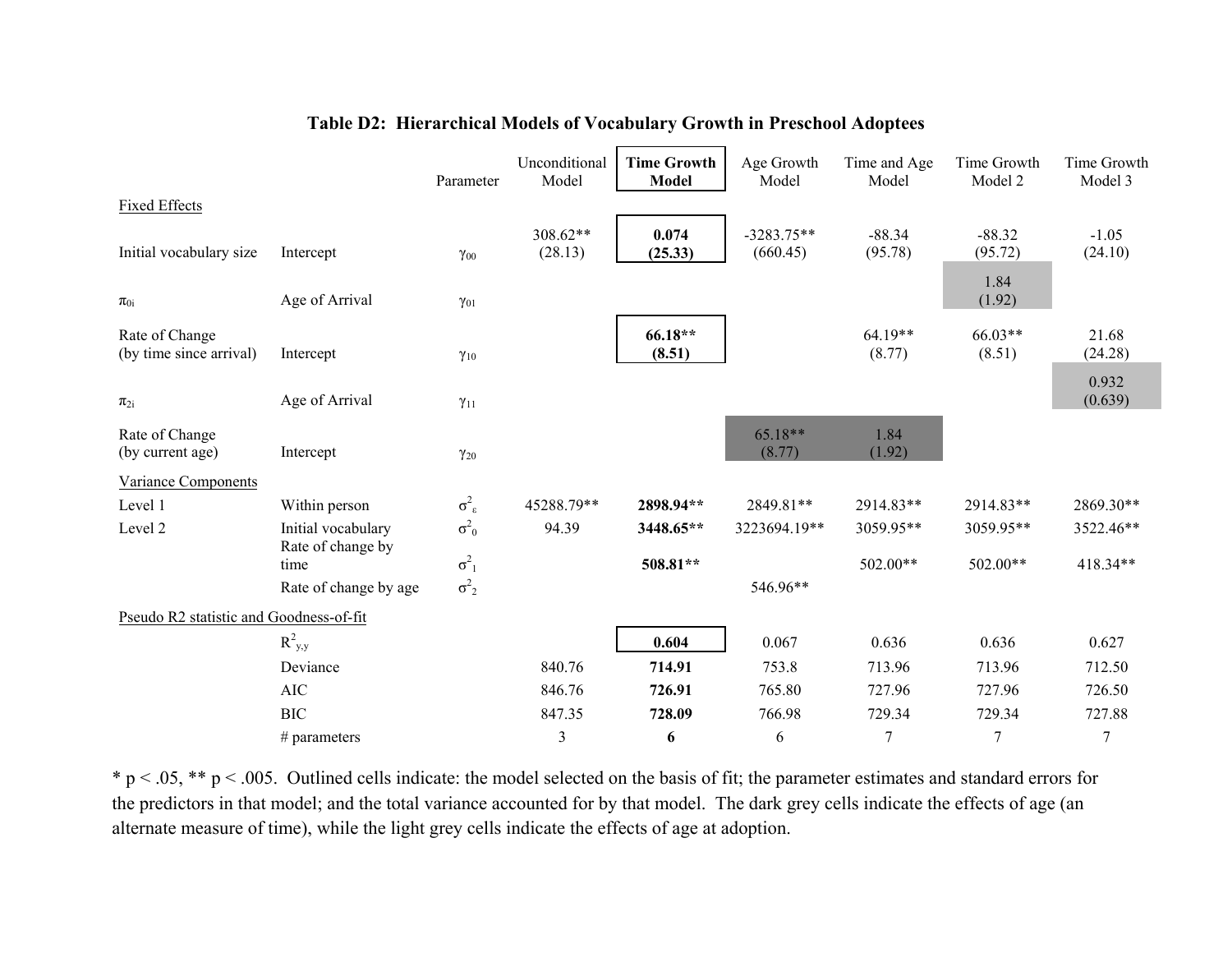Table D1 provides the statistical evaluation of each of these models for the infants. As Figure D1 illustrates, both time in the U.S. and age are reliable predictors, but age accounts for more variance  $(R_{yy}^2 = .44, R_{yy}^2 = .39)$ , for age and time respectively) and when both are included in the model, time has no reliable effect (partial  $R_{y,y}^2$  < .01). In the second and third age growth models, age of adoption was added as a predictor of the intercept and the slope of the growth curve, respectively. However, it did not have a reliable effect in either case (partial  $R^2_{y,y}$  = .02 for both). Thus for children adopted by 16 months of age we find that vocabulary size depends primarily on the child's chronological age and not their age at adoption or the time that has passed since adoption.

The results for preschoolers are quite different (Table D2). While age and time are equivalent predictors within a subject, the parameter estimates across subjects are more stable when time since adoption is used. For this reason the  $R^2_{y,y}$  value is much higher for time than for age  $(R^2_{y,y}$  = .60 and  $R^2_{y,y}$  = .07, respectively). When both are included in the model, time since adoption continues to be highly reliable but age does not (partial  $R^2 y_y = .03$ ). In the second and third time growth models age of arrival is added as a predictor of the slope and intercept, but we find no reliable effects in this small sample of preschoolers (partial  $R^2_{y,y}$  = .03 and partial  $R^2_{y,y}$  = .02, for the intercept and slope respectively). However, in a supplemental analysis that included participants who did not complete the study, there was a reliable effect of age of arrival on the slope of the vocabulary function  $[t(15)=2.30, p < .05$ , partial  $R^2_{y,y} = .02$ , with the older preschooler learning words somewhat faster than the younger ones.

These analyses suggest that the relevant measure of time is different for these populations. In the infants word learning is closely linked to biological age—a child who arrives at 15 months of age may begin speaking shortly after adoption, while one who arrives at 5 months may wait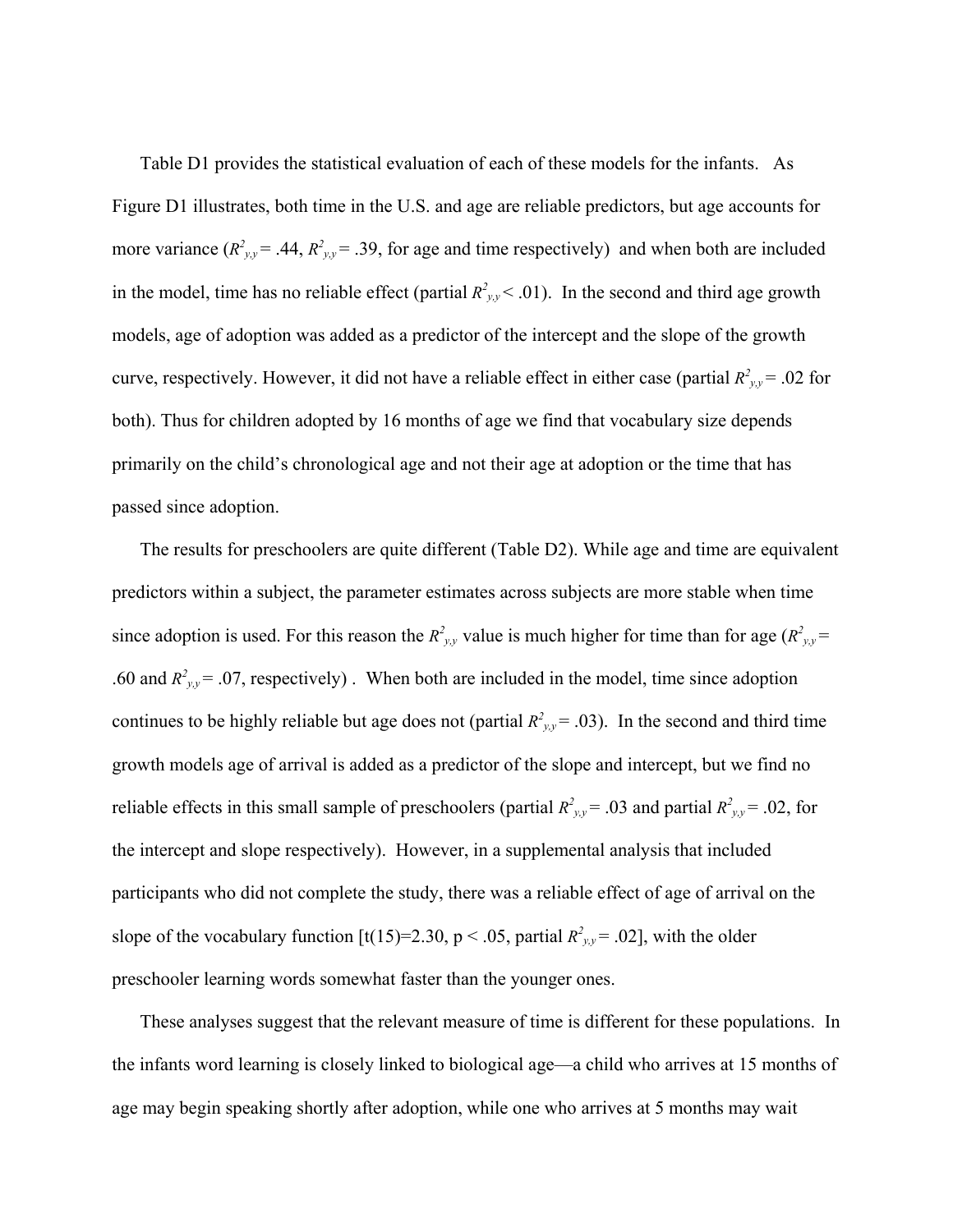considerably longer. The preschoolers, in contrast, are ready to learn from the moment they walk off the plane, so for them vocabulary size is tightly linked to the amount of time that they have been in the U.S.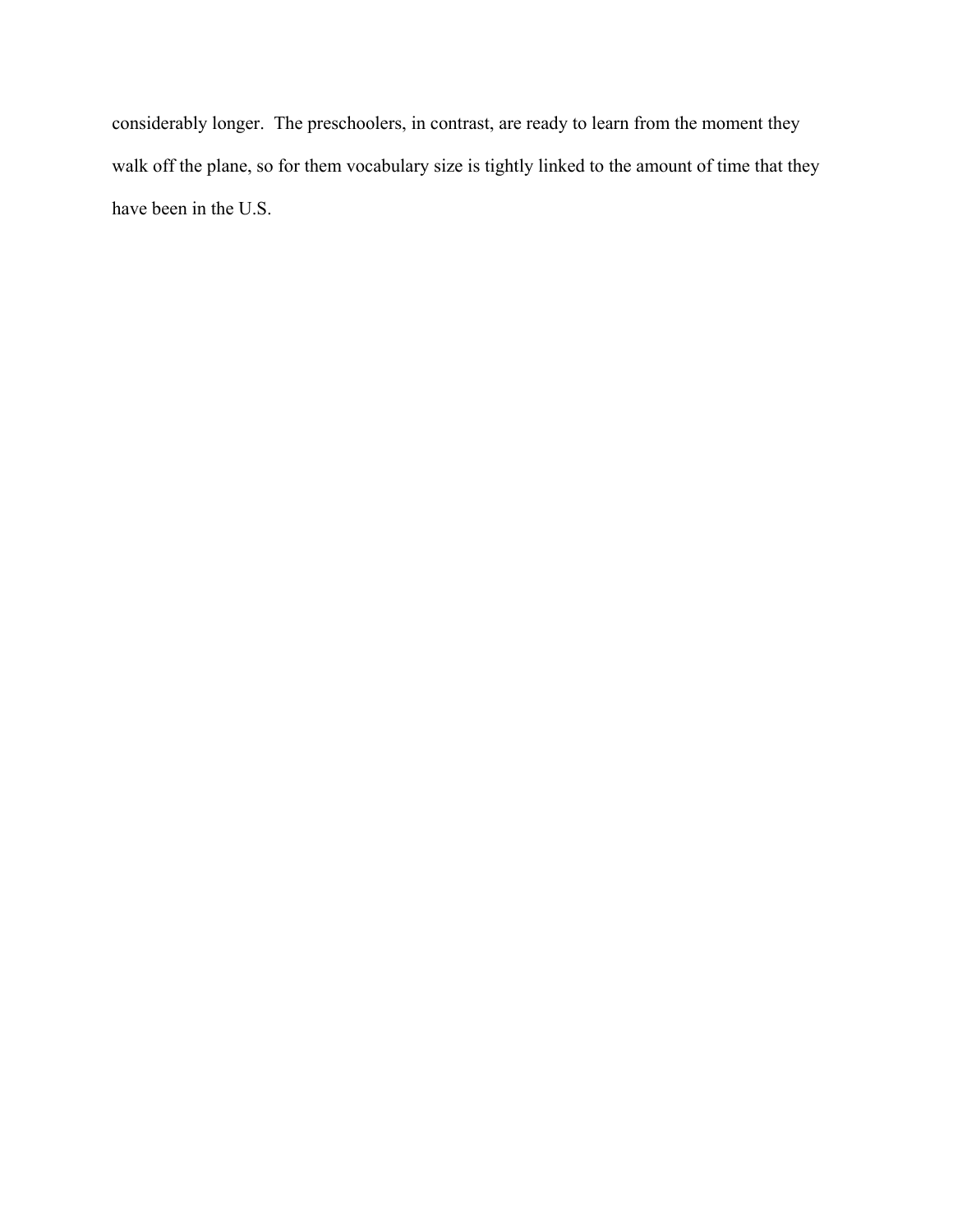### **References**

- Albers L, Johnson D, Hostetter M, Iverson S, & Miller L. (1997). Health of children adopted from the former Soviet Union and Eastern Europe. *Journal of the American Medical Association*; 278: 922–924.
- Bayley, N. (1993). The Bayley Scales of Infant Development (2nd edn). San Antonio, TX: The Psychological Corporation.
- Beeghley, M., Jernberg, E., & Burrows, E. (1989). Validity of the early language. Paper presented at the Society for Research in Child Development annual meeting, Kansas City, MO.
- Cohen, N.J., Lojkasek, M., Yaghoub Zadeh, Z., Pugliese, M., & Kiefer, H., (2008). Children adopted from China: A longitudinal study of their growth and development. *Journal of Child Psychology and Psychiatry, 49,* 458- 468.
- Fenson, L., Dale, P. S., Reznick, J. S., Thal, D., Bates, E., Hartung, J. P., et al. (1993). *MacArthur Communicative Development Inventories: User's guide and technical manual*. San Diego, CA: Singular.
- Fenson, L., Dale, P.S., Reznick, J.S., Bates, E., Thal, D., & Pethick, S. (1994). Variability in early communicative development. *Monographs of the Society for Research in Child Development. 59(5)*, v-173.
- MacWhinney, B. (2000). *The CHILDES project: Tools for analyzing talk*. Mahwah, NJ: Erlbaum.
- Miller, L. & Hendrie, N. (2000). Health of children adopted from China. *Pediatrics*,105(6):e76
- Pomerleau, A., Malcuit, G., Chicoine, J.-F., Seguin, R., Belhumeur, C., Germain, P., Amyot, I., et al. (2005). Health status, cognitive and motor development of young children adopted